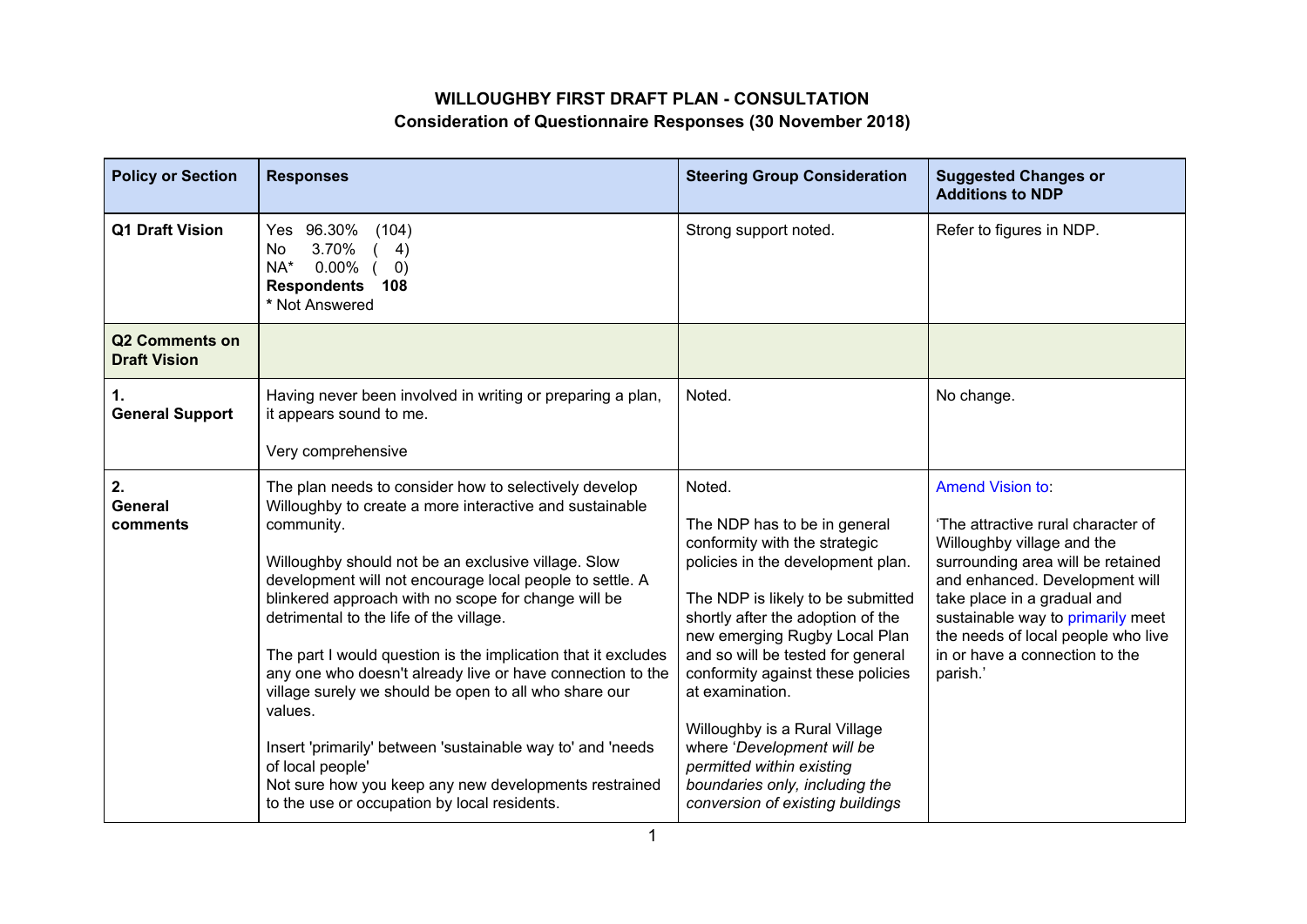|                                         | The village cannot be focussed just on people who already<br>live here. The community must evolve, so the vision<br>should include provision for attracting new residents.<br>The local people part sounds a little parochial. Do we<br>mean no 'outsiders' are welcome to join the village?                                                                                                                                                                                                                                                    | where national policy permits.'<br>(Policy GP2: Settlement<br>Hierarchy). Therefore<br>development for new housing will<br>be limited over the plan period.<br>The Steering Group has prepared<br>the vision taking into account the<br>comments and representations<br>submitted during the consultation<br>processes so far. There is a view<br>that new housing should be<br>available for local people where<br>possible but it is accepted that<br>new market housing cannot be<br>limited in this way. Therefore it<br>may be appropriate to amend the<br>vision as suggested.<br>The concern that the Vision may<br>sound parochial has been<br>addressed by including the word<br>'primarily'. |                                                                                                                                                                                                                                                                                                                                                                                              |
|-----------------------------------------|-------------------------------------------------------------------------------------------------------------------------------------------------------------------------------------------------------------------------------------------------------------------------------------------------------------------------------------------------------------------------------------------------------------------------------------------------------------------------------------------------------------------------------------------------|--------------------------------------------------------------------------------------------------------------------------------------------------------------------------------------------------------------------------------------------------------------------------------------------------------------------------------------------------------------------------------------------------------------------------------------------------------------------------------------------------------------------------------------------------------------------------------------------------------------------------------------------------------------------------------------------------------|----------------------------------------------------------------------------------------------------------------------------------------------------------------------------------------------------------------------------------------------------------------------------------------------------------------------------------------------------------------------------------------------|
| 3.<br><b>General</b><br><b>Comments</b> | Development should be very gradual<br>Add 'proportionate' between 'gradual' and 'and' line 2. This<br>reflects back to the Inspectors comments<br>about the settlements across the Upper Leam Valley<br>Strengthen the Draft Vision to facilitate Objective 6 and<br>actively encourage new shopping facilities in the village to<br>reduce the need to travel.<br>The attractive rural character of Willoughby village and the<br>surrounding area will be retained and enhanced<br>ecologically and developmentally. Progress will take place | Partially accepted.<br>Amend Vision as suggested to<br>refer to supporting local services.<br>The additional suggested text<br>"ecologically and<br>developmentally" is not<br>considered necessary as<br>"development" is already<br>mentioned in the vision and<br>"ecology" may be inferred under<br>"rural character". Further detail                                                                                                                                                                                                                                                                                                                                                              | <b>Amend Vision to:</b><br>'The attractive rural character of<br>Willoughby village and the<br>surrounding area will be retained<br>and enhanced. Development will<br>take place in a gradual,<br>proportionate and sustainable way<br>to primarily meet the needs of local<br>people who live in or have a<br>connection to the parish and to<br>support local services and<br>facilities.' |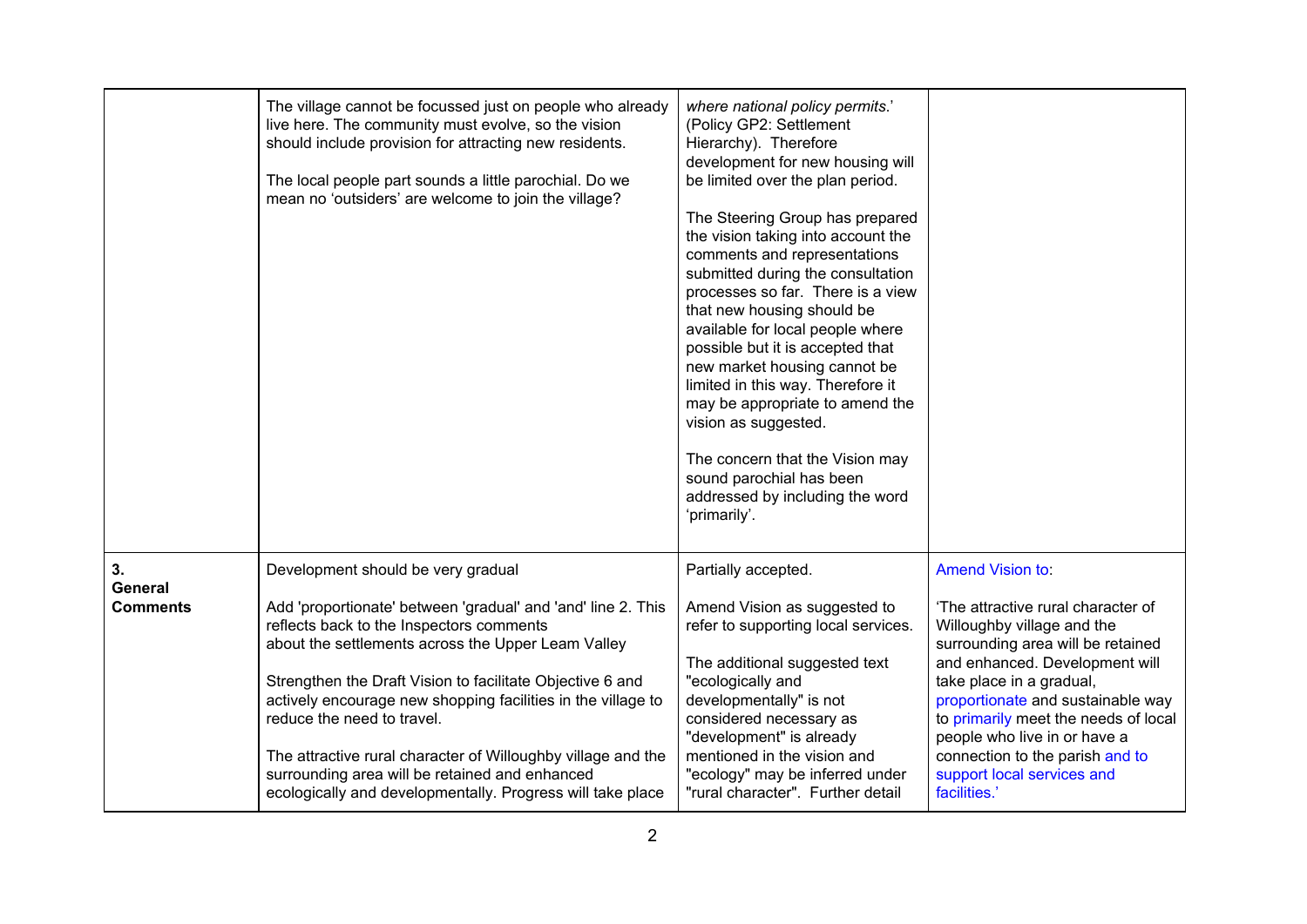|                                                  | $in -$                                                                                                                                                                                                                                                                                                                                                                                                                                                                                        | about enhancing biodiversity is<br>provided in Policy W4.                                                                                                                                                                                                                                                                                                    |                                                                                                                                                                                                                                                                                                                                                                            |
|--------------------------------------------------|-----------------------------------------------------------------------------------------------------------------------------------------------------------------------------------------------------------------------------------------------------------------------------------------------------------------------------------------------------------------------------------------------------------------------------------------------------------------------------------------------|--------------------------------------------------------------------------------------------------------------------------------------------------------------------------------------------------------------------------------------------------------------------------------------------------------------------------------------------------------------|----------------------------------------------------------------------------------------------------------------------------------------------------------------------------------------------------------------------------------------------------------------------------------------------------------------------------------------------------------------------------|
| Q3 Draft<br><b>Objectives</b>                    | Yes 97.22%<br>(105)<br>0.93%<br><b>No</b><br>1)<br>1.85%<br>2)<br><b>NA</b>                                                                                                                                                                                                                                                                                                                                                                                                                   | Strong support noted.                                                                                                                                                                                                                                                                                                                                        | Refer to figures in NDP.                                                                                                                                                                                                                                                                                                                                                   |
| <b>Q4 Comments on</b><br><b>Draft Objectives</b> |                                                                                                                                                                                                                                                                                                                                                                                                                                                                                               |                                                                                                                                                                                                                                                                                                                                                              |                                                                                                                                                                                                                                                                                                                                                                            |
| 4.<br>General Support/<br><b>Ambivalent</b>      | I agree with all the objectives. Perhaps an emphasis on<br>avoiding in filling as well. Really like the focus on<br>community and business for the village.<br>All 6 (referring to Yes answer given to Q3)<br>So one should be careful only thinking about local needs<br>meaning village. We are part of a wider<br>community and this is equally important<br>The answer is binary and therefore leave little scope to<br>partially agree and or agree/disagree with certain<br>objectives. | Noted.<br>Realistically, due to the tight<br>settlement boundary identified in<br>the Local Plan, most development<br>will be infilling. However<br>hopefully the NDPs strong<br>policies on design and character<br>will help to protect against<br>unacceptable densification.<br>The Vision has been amended to<br>change the emphasis on local<br>needs. | No change.                                                                                                                                                                                                                                                                                                                                                                 |
| 5.<br>Ecology -<br><b>Comment</b>                | I feel a further obj. around the ecology of the area should<br>be included and change the order of objectives<br>to reflect ecology first, conservation of landscape and<br>village second followed by objectives re: people<br>(recreation/services next and finally followed by present<br>obj. 3 and 4                                                                                                                                                                                     | Partially accepted.<br>The order of the objectives has<br>been carefully considered by the<br>steering group and is considered<br>to represent local priorities to<br>protect the landscape and<br>character of Willoughby parish.<br>The planning policies also follow<br>this sequence of themes.<br>Objective 1 could be amended to                       | Amend Objective 1 to:<br>" Objective 1: To ensure that the<br>rural landscape character and<br>biodiversity of the parish is<br>protected and enhanced.<br>New development should be<br>sustainable and should not detract<br>from the character of the existing<br>structures and landscape or<br>impact adversely on local habitats<br>and wildlife. Landscaping schemes |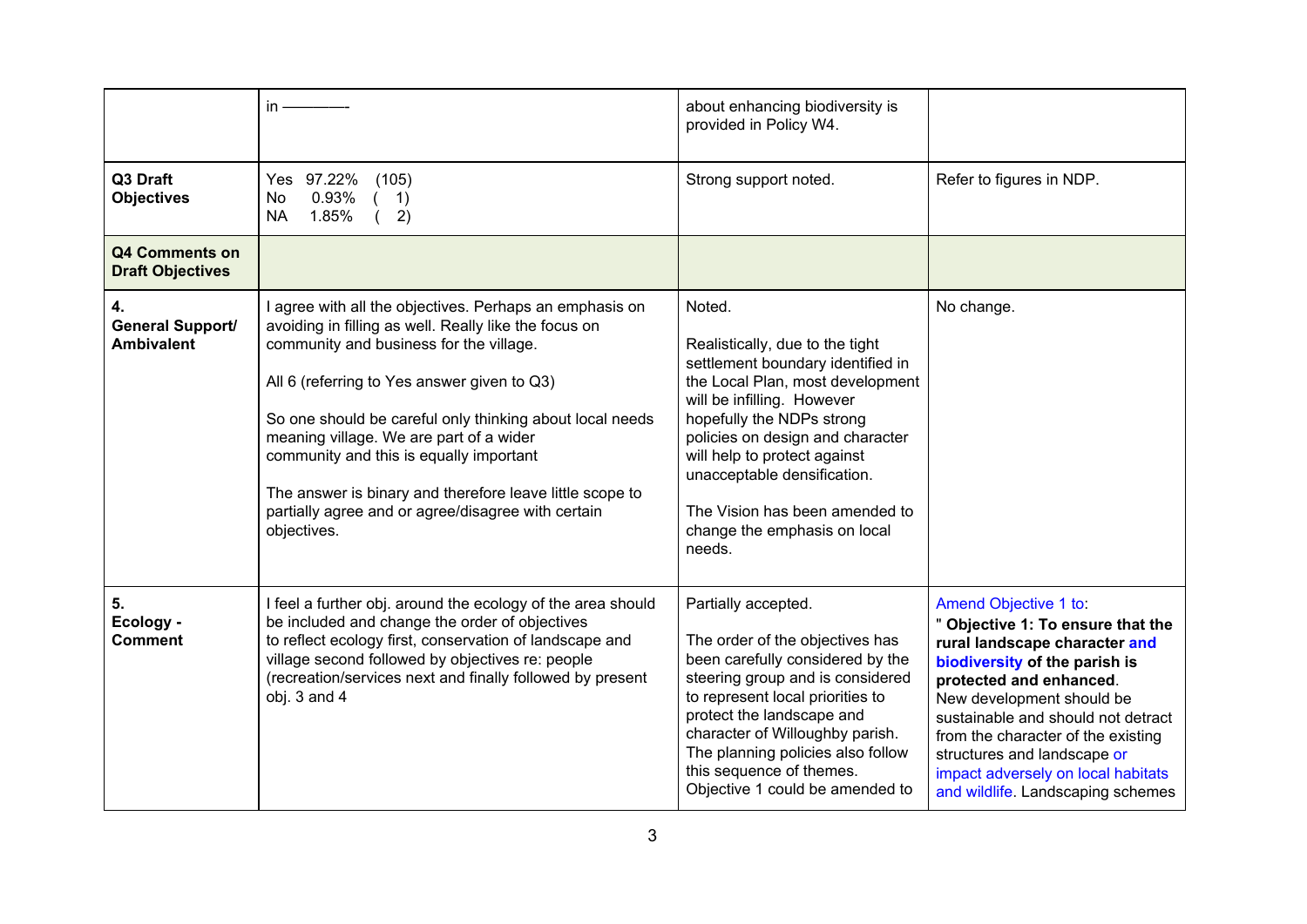|                                                        |                                                                                                                                                                                                                                                                                                          | refer more explicitly to biodiversity<br>objectives.                                                                                                                                                                                                                                                                                                                                         | should be designed sensitively<br>taking into account the distinctive<br>character of the historic<br>agricultural landscape and the<br>surrounding countryside. (This will<br>be progressed through NDP<br>policies W1, W2, W3 and W4) |
|--------------------------------------------------------|----------------------------------------------------------------------------------------------------------------------------------------------------------------------------------------------------------------------------------------------------------------------------------------------------------|----------------------------------------------------------------------------------------------------------------------------------------------------------------------------------------------------------------------------------------------------------------------------------------------------------------------------------------------------------------------------------------------|-----------------------------------------------------------------------------------------------------------------------------------------------------------------------------------------------------------------------------------------|
| 6.<br>Sewage capacity -<br><b>Comment</b>              | I would like an addition to the above stating that no new<br>development should take place until the utility services can<br>handle the extra volume ie the inadequate capacity of the<br>sewerage system that continually blocks at the entrance to<br>White Barn Close.                                | Noted.<br>Policy W5 should provide<br>protection against surface water<br>runoff which can contribute to<br>sewers reaching capacity and<br>flooding in extreme weather<br>events.<br>Local utility companies will be<br>invited to comment at Reg 14 and<br>if there are local capacity issues<br>they are likely to comment and<br>suggest how the plan should be<br>amended, if required. | No change.                                                                                                                                                                                                                              |
| 7.<br><b>Affordable</b><br>Housing -<br><b>Comment</b> | We need to encourage affordable housing to help young<br>people remain in the village<br>The needs of all people should be considered. Some<br>development should be affordable, utilities should be<br>developed looking at a greener future. Consideration<br>should be given to providing more homes. | Noted.<br>Willoughby is a Rural Village<br>where "Development will be<br>permitted within existing<br>boundaries only, including the<br>conversion of existing buildings<br>where national policy permits."<br>(Policy GP2: Settlement<br>Hierarchy). Therefore<br>development for new housing in<br>Willoughby will be limited over the<br>plan period.                                     | No change.                                                                                                                                                                                                                              |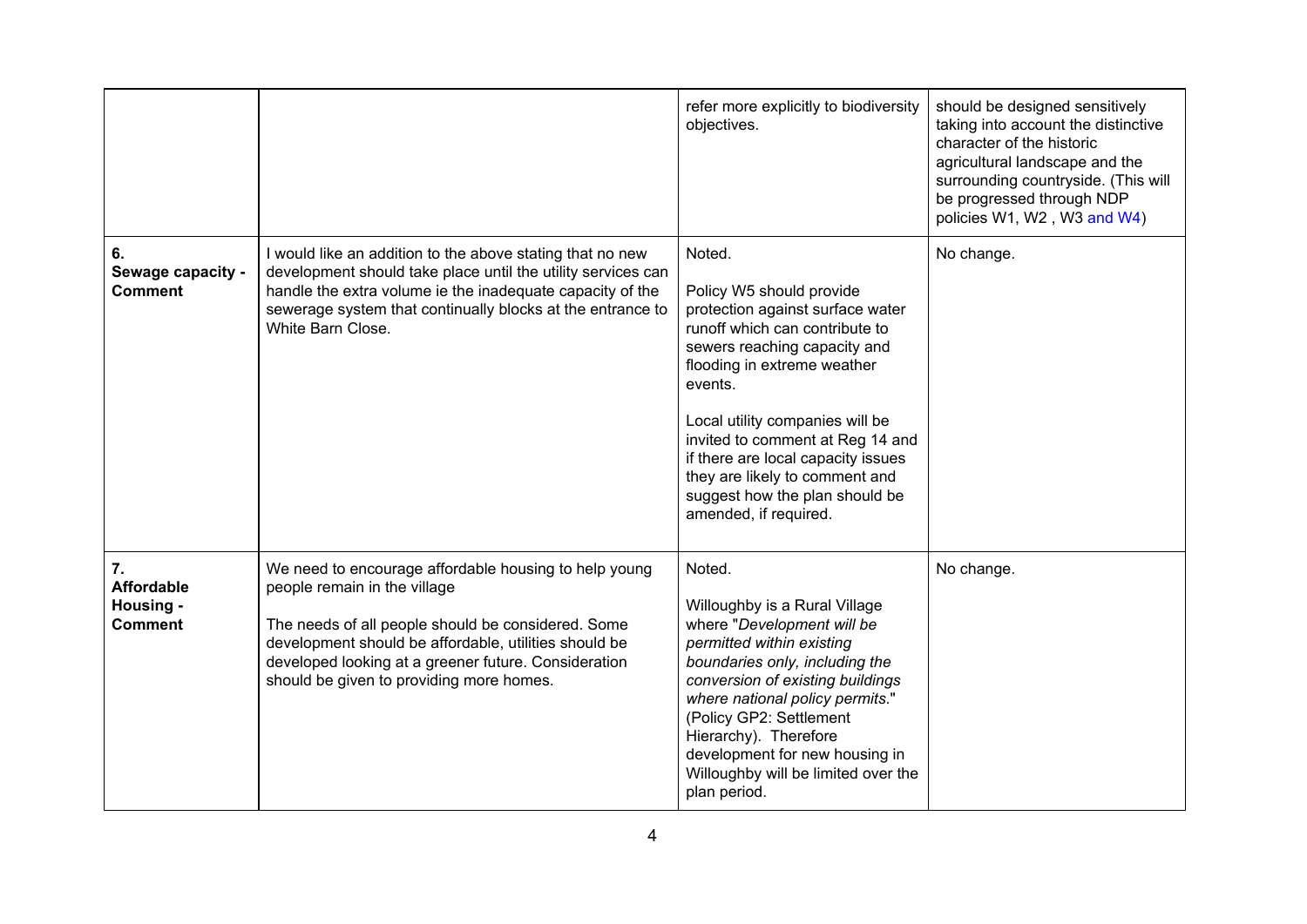|                                                                                                        |                                                                                                                                                                                                                                                                                                                        | Affordable provision can only be<br>provided on sites of 11 or more<br>dwellings (see Local Plan Policy<br>H2) or as "exception" schemes<br>under Local Plan Policy H4 which<br>allows such schemes "adjacent to<br>defined rural settlement<br>boundaries". These matters are<br>fully addressed in the emerging<br>new Local Plan and the NDP<br>should not duplicate policies set<br>out in other planning documents. |            |
|--------------------------------------------------------------------------------------------------------|------------------------------------------------------------------------------------------------------------------------------------------------------------------------------------------------------------------------------------------------------------------------------------------------------------------------|--------------------------------------------------------------------------------------------------------------------------------------------------------------------------------------------------------------------------------------------------------------------------------------------------------------------------------------------------------------------------------------------------------------------------|------------|
| 8.<br>Homeworking/<br>importance of<br>good broadband<br>and mobile phone<br>network<br><b>Comment</b> | Could there be something about a commitment to<br>investigate and encourage latest communication /<br>Broadband initiatives? As someone who works from home<br>this would be a great way to support this style of remote<br>working.<br>Without superfast broadband, it is very difficult to<br>encourage homeworking. | Noted.<br>This is an action rather than<br>planning policy matter and should<br>be referred to the parish council.                                                                                                                                                                                                                                                                                                       | No change. |
| 9.<br><b>General/Other</b>                                                                             | The car wash business on the A45 is a scruffy eyesore.<br>Something to prevent aesthetically ugly messes like this?<br>Objectives could include a presumption in favour of<br>replacing current low-quality housing with better<br>standard and more visually appealing buildings<br>As per my previous comments.      | Noted.<br>The NDP can only be used<br>influence planning applications as<br>and when they come forward.<br>Design policies in the NDP seek<br>to promote high quality and<br>sustainable design in new<br>buildings, including where<br>housing may be replaced.                                                                                                                                                         | No change. |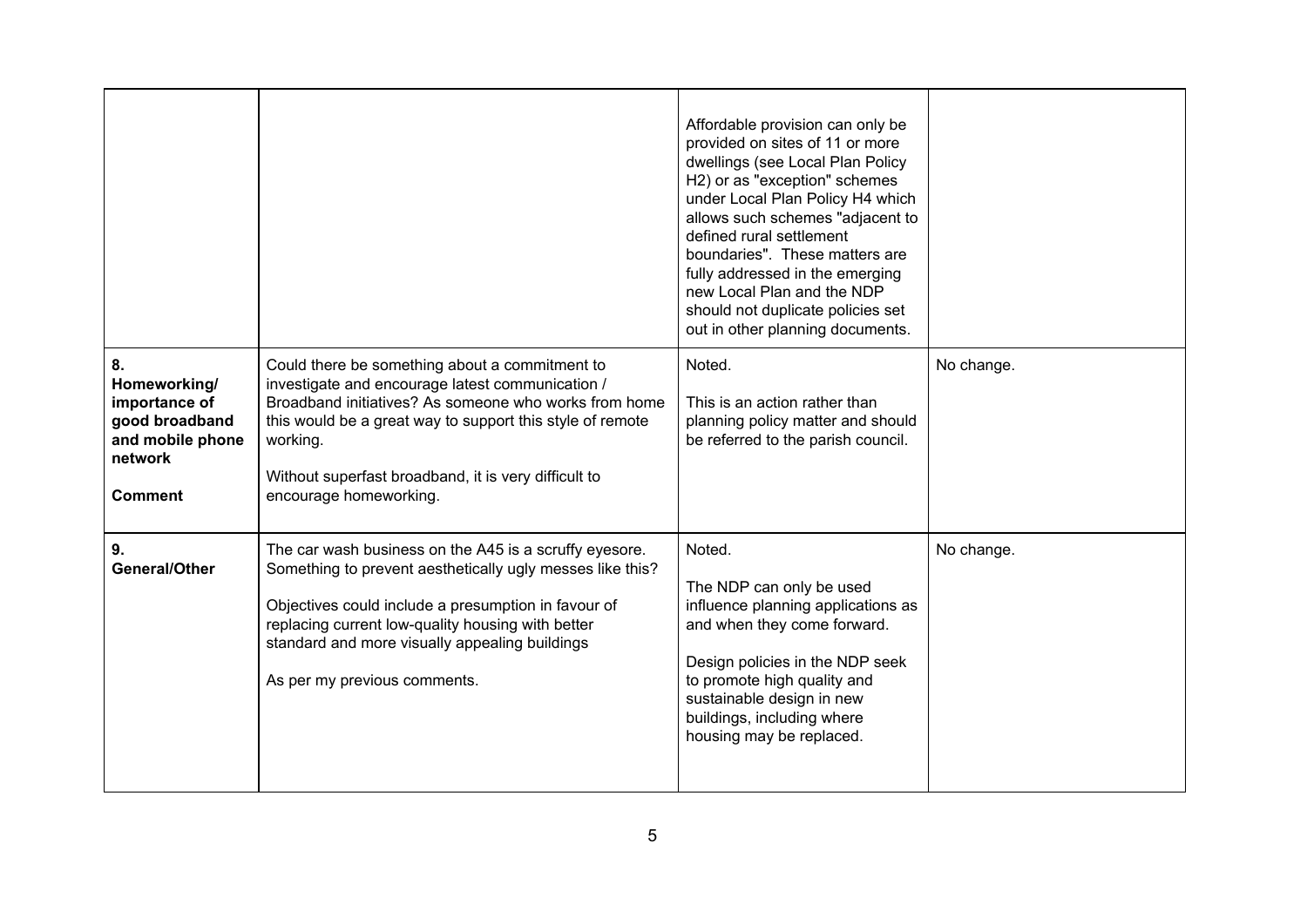| Q <sub>5</sub><br><b>Draft Policy W1</b><br>Landscape                                  | Yes 97.22%<br>(105)<br>0.93%<br>No<br>1)<br>1.85%<br>2)<br><b>NA</b>                                                                                                                                                                                                                                                                                                                                                                                                       | Strong support noted                                                                                                                                                                                                                                                                                                                                                                                | Refer to figures in NDP. |
|----------------------------------------------------------------------------------------|----------------------------------------------------------------------------------------------------------------------------------------------------------------------------------------------------------------------------------------------------------------------------------------------------------------------------------------------------------------------------------------------------------------------------------------------------------------------------|-----------------------------------------------------------------------------------------------------------------------------------------------------------------------------------------------------------------------------------------------------------------------------------------------------------------------------------------------------------------------------------------------------|--------------------------|
| Q6 Comments on<br>W <sub>1</sub>                                                       |                                                                                                                                                                                                                                                                                                                                                                                                                                                                            |                                                                                                                                                                                                                                                                                                                                                                                                     |                          |
| 10.<br><b>General Support</b>                                                          | Agree with it all!<br>Point F is of particular importance to me as I feel that it's<br>the green space separating the various settlements that<br>make 'villages' distinct.<br>Point F is of particular importance as far as I'm concerned.<br>I feel this distinction between settlements is what makes a<br>village a village.<br>Very important that green areas/large gardens within the<br>village boundary should be protected from<br>development<br>Nothing to add | Noted.                                                                                                                                                                                                                                                                                                                                                                                              | No change.               |
| 11.<br>Contamination /<br><b>Agricultural</b><br><b>Development</b><br><b>Comments</b> | No development that contaminates the local character and<br>environment should be allowed ie Pig Farms<br>and Slaughter Houses<br>I would like to recommend that any new industry that<br>causes unacceptable smell, sound, contamination<br>and animal cruelty should be prevented ie any Animal<br>factory farming or slaughterhouses for Sentient<br>Animals<br>Agriculture is going through changing times, farmers have<br>to diversify in order to survive.          | Noted.<br>Policy W1 protects landscape<br>character. Proposals that require<br>planning consent will be required<br>to manage nuisance issues such<br>as noise, odour, and ground /<br>water contamination through<br>planning and environmental<br>health requirements and<br>conditions.<br>Agricultural uses are an important<br>part of the rural economy. The<br>NDP cannot limit agricultural | No change.               |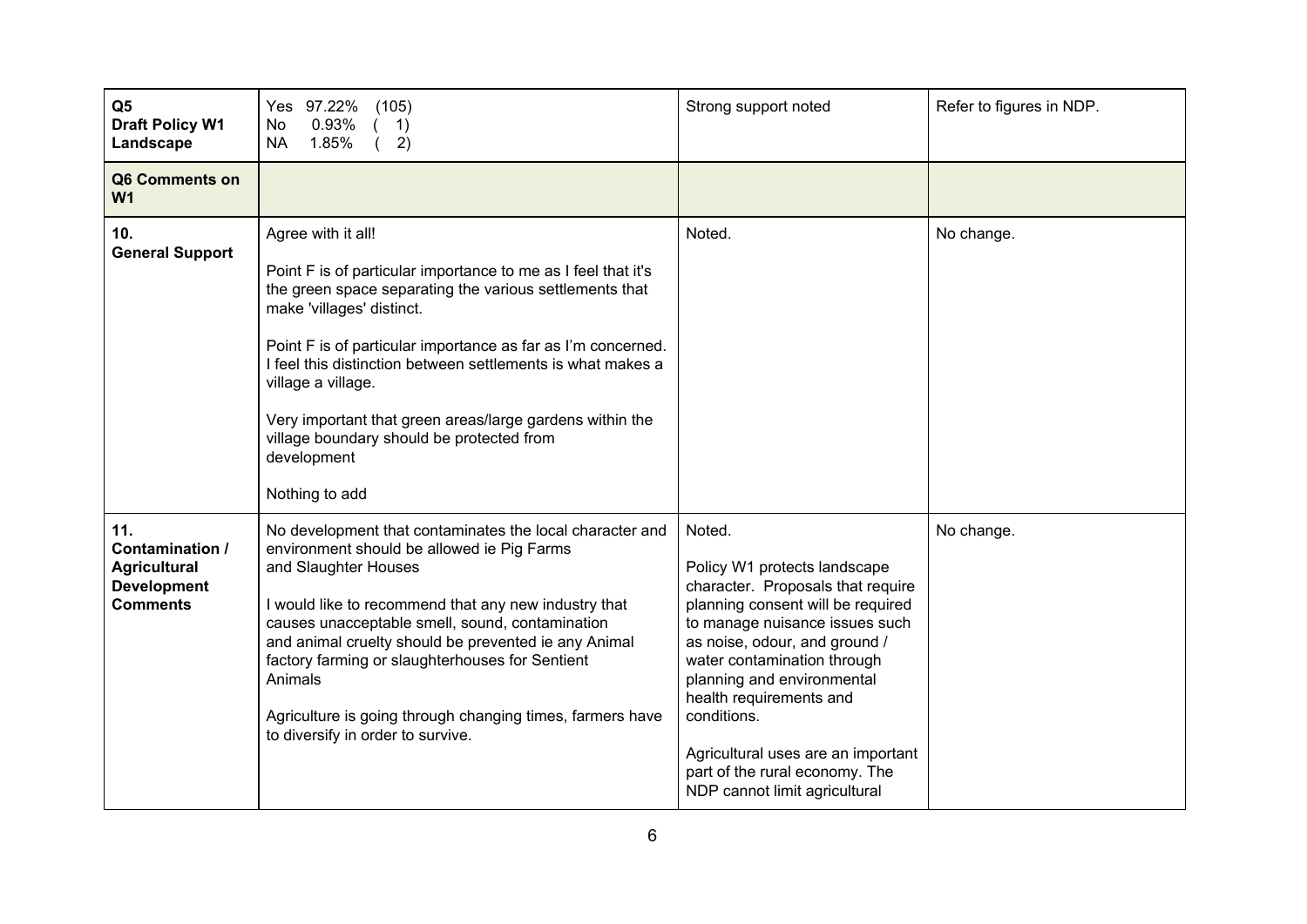|                                                          |                                                                                                                                         | related uses such as slaughter<br>houses or pig farms on the<br>grounds of possible cruelty.                                                                                                         |                                                                   |
|----------------------------------------------------------|-----------------------------------------------------------------------------------------------------------------------------------------|------------------------------------------------------------------------------------------------------------------------------------------------------------------------------------------------------|-------------------------------------------------------------------|
| 12.<br><b>Housing</b><br><b>Comment</b>                  | Use not just infill but pockets of land served by existing<br>roads and on edge of the village                                          | Not accepted.<br>Refer to Q23 in Issues and<br>Options consultation where<br>57.14% of respondents were not<br>in favour of building outside the<br>settlement boundary.                             | No change.                                                        |
| 13.<br>General<br>Comment                                | Leave out 'wherever possible'. (a loop hole)                                                                                            | The term 'wherever possible' is<br>frequently used in planning<br>policies to allow for some degree<br>of flexibility and helps to<br>overcome concerns about<br>policies being unduly prescriptive. | No change.                                                        |
| 14.<br><b>Comment - Ridge</b><br>and Furrow              | The R&F maps do not include R&F on Glebe land<br>adjacent to the Old Vicarage, which remains largely<br>R&F, used for pasture.          | This has been checked and there<br>is a piece of the glebe land that is<br>R & F which was described as<br>pasture.<br>Maps to be amended.                                                           | Amend Maps 9 and 10                                               |
| Q7<br><b>Draft Policy W2</b><br><b>Significant Views</b> | Yes 98.15%<br>(106)<br>0.00%<br><b>No</b><br>(0)<br>1.85%<br>2)<br><b>NA</b>                                                            | Strong support noted                                                                                                                                                                                 | Refer to figures in NDP                                           |
| Q8 Comments on<br>W <sub>2</sub>                         |                                                                                                                                         |                                                                                                                                                                                                      |                                                                   |
| 15.<br>General<br><b>Support</b>                         | Couldn't agree more.<br>Unfortunately, we can't 'own' a view but I feel that any<br>steps that can be taken to preserve the open aspect | Noted.<br>Steering Group will provide new<br>photographs for some views.                                                                                                                             | Insert new / replacement photos<br>as provided by steering group. |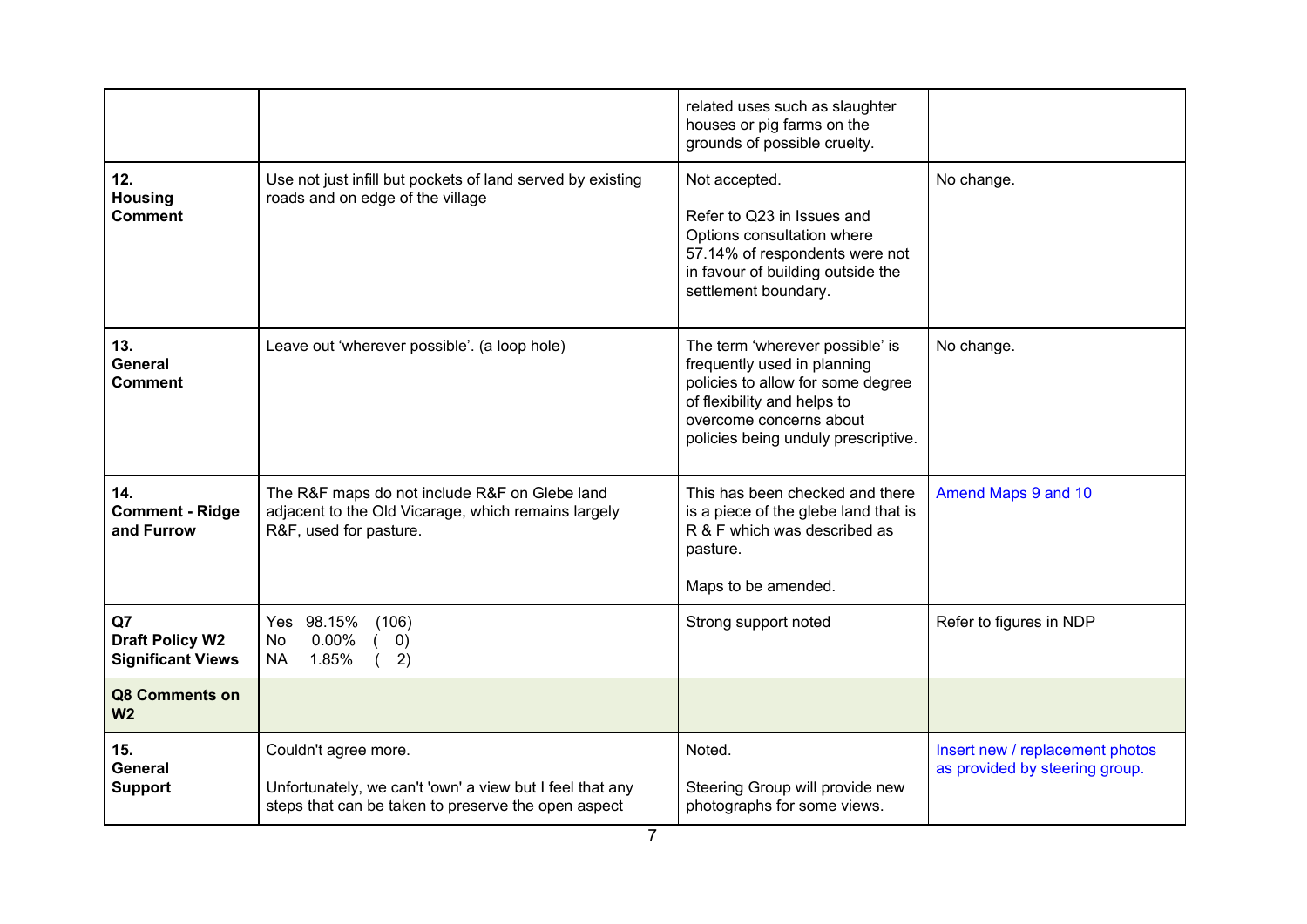|                                                                                           | surrounding the village should be protected as much as<br>possible.<br>Yes, provided this does not restrict growth of the village<br>community<br>Perhaps two or three replacement photographs now the<br>landscape is greener?                                    |                                                                                                                                                                                                                                                 |                         |
|-------------------------------------------------------------------------------------------|--------------------------------------------------------------------------------------------------------------------------------------------------------------------------------------------------------------------------------------------------------------------|-------------------------------------------------------------------------------------------------------------------------------------------------------------------------------------------------------------------------------------------------|-------------------------|
| Q <sub>9</sub><br><b>Draft Policy W3</b><br><b>Renewable Energy</b><br><b>Schemes</b>     | Yes 93.52%<br>(101)<br>2.78%<br>(3)<br>No<br><b>NA</b><br>3.70%<br>(4)                                                                                                                                                                                             | Strong support noted.<br>(Retain policy in Draft NDP.)                                                                                                                                                                                          | Refer to figures in NDP |
| Q10 Comments on<br>W <sub>3</sub>                                                         |                                                                                                                                                                                                                                                                    |                                                                                                                                                                                                                                                 |                         |
| 16.<br>General Support/<br><b>Ambivalent</b>                                              | It is important to encourage renewable energy schemes.<br>I can't disagree with the principle<br>As long as not intrusive.<br>Yes but think more flexibility in approach to visual impact<br>is important as finding solutions to global warming is a<br>priority. | Noted.<br>Visual impacts have to be<br>weighed against other objectives<br>such as addressing climate<br>change. The policy as worded<br>requires adverse impacts to be<br>mitigated or minimised, so<br>schemes should address both<br>issues. | No change.              |
| 17.<br><b>Visual and noise</b><br>impact<br><b>Objections - Wind,</b><br>Solar, Noise etc | For me this is a key area we do not need wind turbines of<br>other intrusive sightings, where ever possible under<br>ground schemes should be supported.<br>Wind farms too intrusive. Solar probably not too bad.<br>PV panels inappropriate                       | Noted.<br>Schemes for new onshore wind<br>turbine development can now<br>only be provided where there is<br>support in terms of site<br>allocations in development plans -<br>see Ministerial Statement House                                   | No change.              |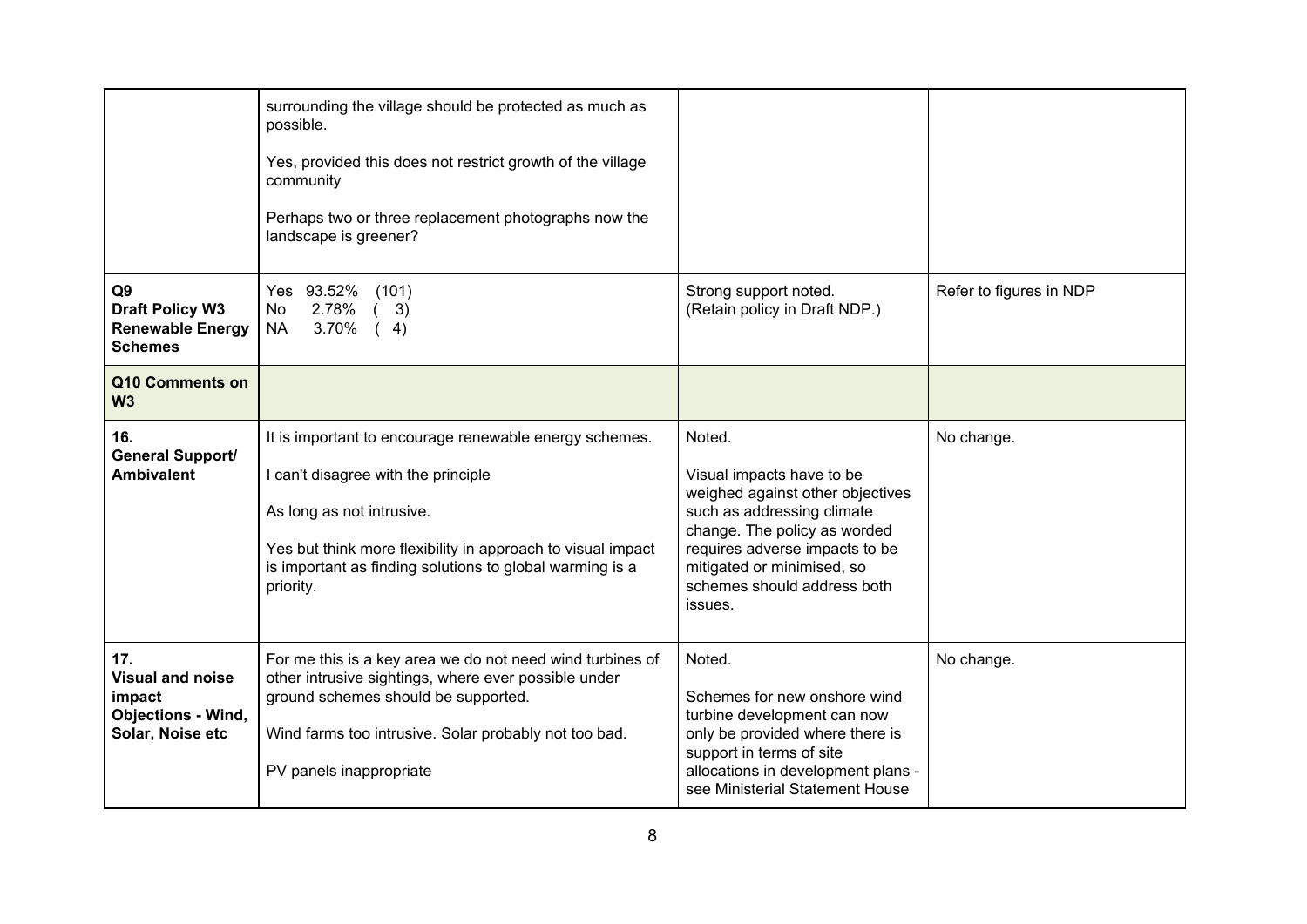|                                                               | Concerned about fields FULL of solar panels<br>Providing it is not wind generation<br>Other factors, such as noise, should also be a<br>consideration.<br>Remove words after "mitigated".                | of Commons: Written Statement<br>(HCWS42) Department for<br><b>Communities and Local</b><br>Government Written Statement<br>made by: Secretary of State for<br><b>Communities and Local</b><br>Government (Greg Clark) on 18<br>June 2015. Local planning:<br>'suitable areas for wind energy<br>development will need to have<br>been allocated clearly in a Local<br>or Neighbourhood Plan'.<br>The NDP does not allocate a site<br>for wind turbine development.<br>However Policy W3 has been<br>drafted to ensure that other types<br>of low carbon energy schemes<br>may be supported where<br>landscape and visual impacts are<br>properly addressed. This would<br>include landscaping or screening<br>where larger schemes are<br>proposed.<br>Other factors such as noise or<br>disturbance should be addressed<br>through conditions attached to<br>planning consents.<br>The words after "mitigated"<br>should be retained to maintain<br>flexibility. |                                                                                                                   |
|---------------------------------------------------------------|----------------------------------------------------------------------------------------------------------------------------------------------------------------------------------------------------------|--------------------------------------------------------------------------------------------------------------------------------------------------------------------------------------------------------------------------------------------------------------------------------------------------------------------------------------------------------------------------------------------------------------------------------------------------------------------------------------------------------------------------------------------------------------------------------------------------------------------------------------------------------------------------------------------------------------------------------------------------------------------------------------------------------------------------------------------------------------------------------------------------------------------------------------------------------------------|-------------------------------------------------------------------------------------------------------------------|
| 18.<br><b>Clarification</b><br>Requested -<br>'community led' | The statement needs clarification - what kind of initiatives<br>and/or schemes are envisaged? What is meant by<br>community-led (underlined)? (Is this an individual with an<br>assertive voice? A group | Accepted.<br>Insert definition of community led<br>energy scheme into supporting                                                                                                                                                                                                                                                                                                                                                                                                                                                                                                                                                                                                                                                                                                                                                                                                                                                                                   | Amend 4.2.26.<br>Delete last sentence and 2 bullet<br>points and replace with:<br>'Community energy projects have |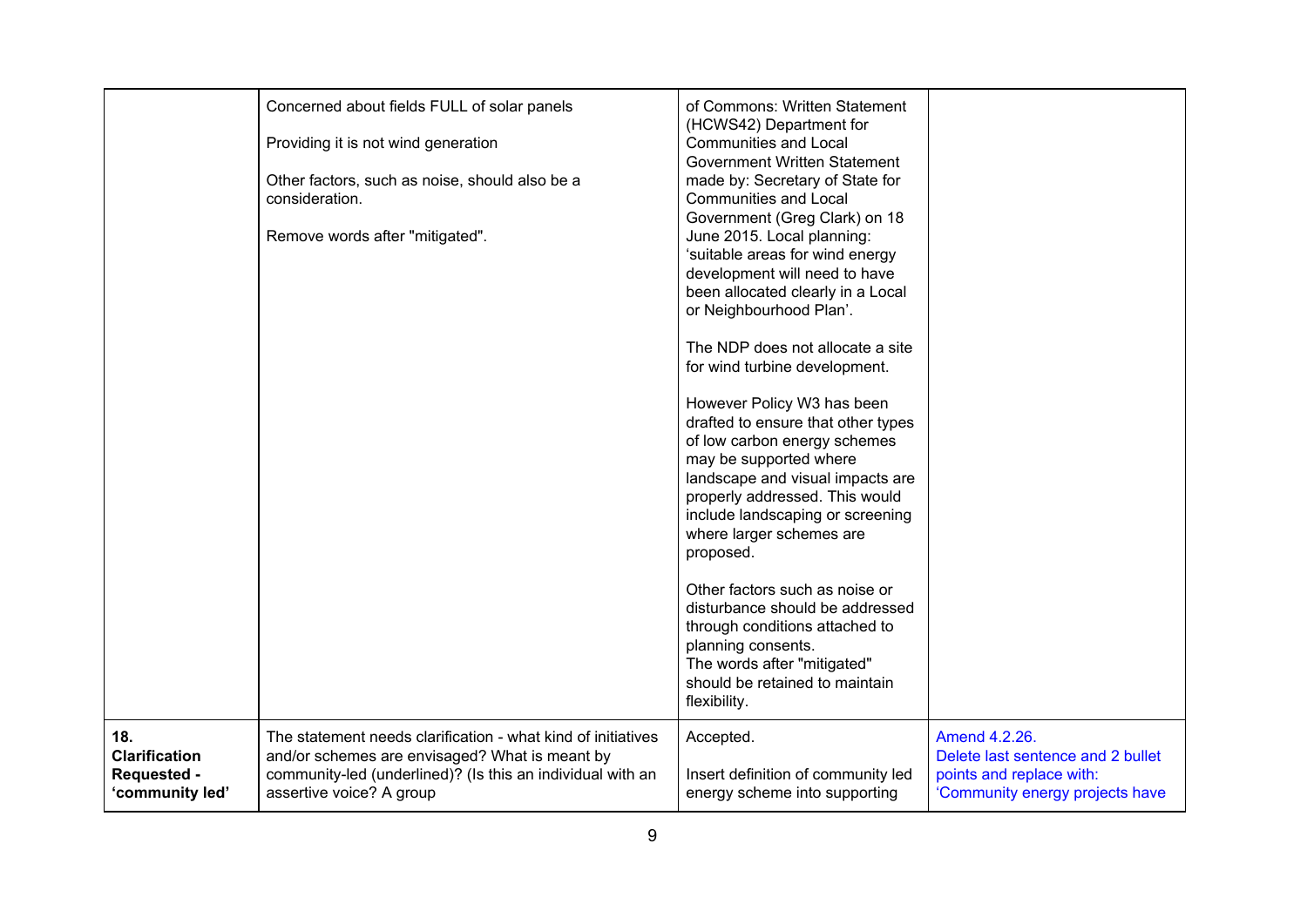|  | (underlined), or ?) Does the steering group have one in<br>mind?<br>Define 'community-led'<br>I've ticked yes but not sure exactly what community-led<br>means. Who takes the lead and who has the final say<br>about a scheme going ahead?<br>The whole (underlined) community should be aware of<br>proposals<br>Not sure why it has to be community-led? We should be<br>supporting renewable + low carbon schemes regardless of<br>who leads it. Community-led sounds like we really mean<br>controlled. | text.<br>An emphasis on community led<br>schemes would help to ensure<br>that any projects are led by local<br>people and address local<br>concerns and needs. | an emphasis on local engagement,<br>local leadership and control and<br>the local community benefiting<br>collectively from the outcomes.<br><b>Examples of community energy</b><br>projects include:<br>• Community-owned renewable<br>electricity installations such as<br>solar photovoltaic (PV) panels,<br>wind turbines or hydroelectric<br>generation.<br>• Members of the community<br>jointly switching to a renewable<br>heat source such as a heat<br>pump or biomass boiler.<br>• A community group supporting<br>energy saving measures such<br>as the installation of cavity wall<br>or solid wall insulation.<br>• Working in partnership with the<br><b>local Distribution Network</b><br>Operator (DNO) to pilot smart<br>technologies.<br>• Collective purchasing of<br>heating oil for off gas-grid<br>communities<br>• Collective switching of<br>electricity or gas suppliers.'<br>Retain footnote and add, What is<br><b>Community Energy?' See</b><br>https://www.gov.uk/guidance/com<br>munity-energy#what-is-community<br>-energy. |
|--|--------------------------------------------------------------------------------------------------------------------------------------------------------------------------------------------------------------------------------------------------------------------------------------------------------------------------------------------------------------------------------------------------------------------------------------------------------------------------------------------------------------|----------------------------------------------------------------------------------------------------------------------------------------------------------------|-------------------------------------------------------------------------------------------------------------------------------------------------------------------------------------------------------------------------------------------------------------------------------------------------------------------------------------------------------------------------------------------------------------------------------------------------------------------------------------------------------------------------------------------------------------------------------------------------------------------------------------------------------------------------------------------------------------------------------------------------------------------------------------------------------------------------------------------------------------------------------------------------------------------------------------------------------------------------------------------------------------------------------------------------------------|
|--|--------------------------------------------------------------------------------------------------------------------------------------------------------------------------------------------------------------------------------------------------------------------------------------------------------------------------------------------------------------------------------------------------------------------------------------------------------------------------------------------------------------|----------------------------------------------------------------------------------------------------------------------------------------------------------------|-------------------------------------------------------------------------------------------------------------------------------------------------------------------------------------------------------------------------------------------------------------------------------------------------------------------------------------------------------------------------------------------------------------------------------------------------------------------------------------------------------------------------------------------------------------------------------------------------------------------------------------------------------------------------------------------------------------------------------------------------------------------------------------------------------------------------------------------------------------------------------------------------------------------------------------------------------------------------------------------------------------------------------------------------------------|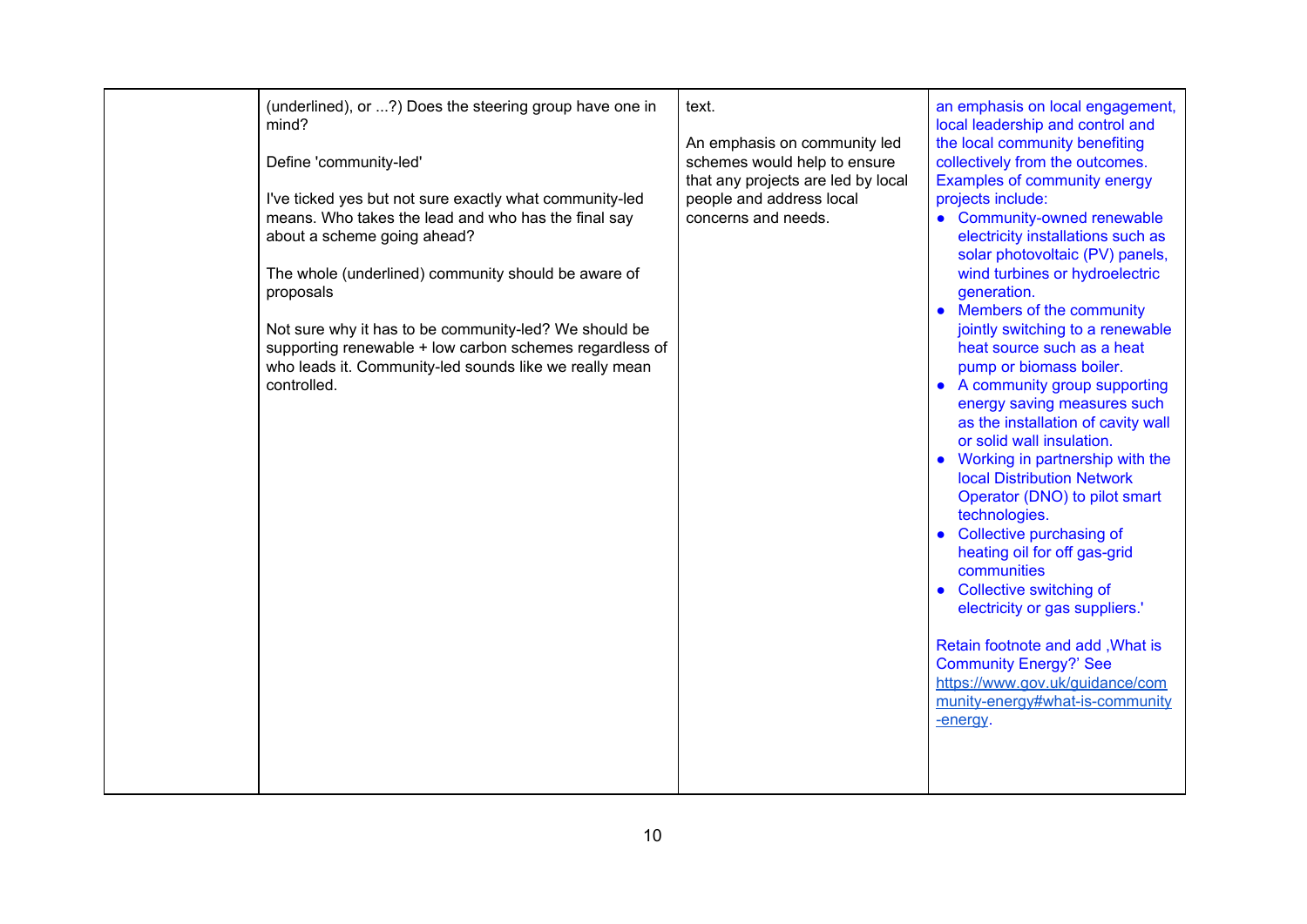| Q11<br><b>Draft Policy W4</b><br><b>Green and Blue</b><br>Infrastructure            | Yes 98.15%<br>(106)<br>$0.00\%$<br>No<br>$\left( 0\right)$<br>1.85%<br><b>NA</b><br>2)                                                                                                                             | Strong support noted.                                                                                                                                                                                                                                                                                                                                            | Refer to figures in NDP                                                                                                                |
|-------------------------------------------------------------------------------------|--------------------------------------------------------------------------------------------------------------------------------------------------------------------------------------------------------------------|------------------------------------------------------------------------------------------------------------------------------------------------------------------------------------------------------------------------------------------------------------------------------------------------------------------------------------------------------------------|----------------------------------------------------------------------------------------------------------------------------------------|
| Q12 Comments on<br>W <sub>4</sub>                                                   |                                                                                                                                                                                                                    |                                                                                                                                                                                                                                                                                                                                                                  |                                                                                                                                        |
| 19.<br>Map 3<br><b>Comment</b>                                                      | Not sure the map clearly shows the green and blue<br>networks. A should perhaps refer to connection to<br>existing networks - the inter-connection is vital                                                        | Partially accepted.<br>The green and blue infrastructure<br>network as drawn is in proportion<br>to the map itself. Widening the<br>lines showing the infrastructure<br>leaves the map looking rather<br>cluttered and does not add to the<br>clarity.<br>Amend W4A to recognise the<br>importance of connecting with<br>existing networks wherever<br>possible. | Amend W4A to add an additional<br>sentence:<br>'New infrastructure should connect<br>to existing infrastructure wherever<br>possible.' |
| 20.<br><b>Maintenance of</b><br>blue and green<br>infrastructure<br><b>Comments</b> | The Environment Agency should be encouraged to dredge<br>water courses downstream to help the water<br>get away<br>Footpaths in the Willoughby area are generally poorly<br>signed and even more poorly maintained | Noted.<br>These are not planning policy<br>matters - refer to parish council<br>for action.                                                                                                                                                                                                                                                                      | No change.                                                                                                                             |
| 21.<br>Cycleways -<br>comment                                                       | Cycleways should be developed to encourage people to<br>leave cars at home.                                                                                                                                        | Accepted.<br>This is addressed in point C.                                                                                                                                                                                                                                                                                                                       | No change.                                                                                                                             |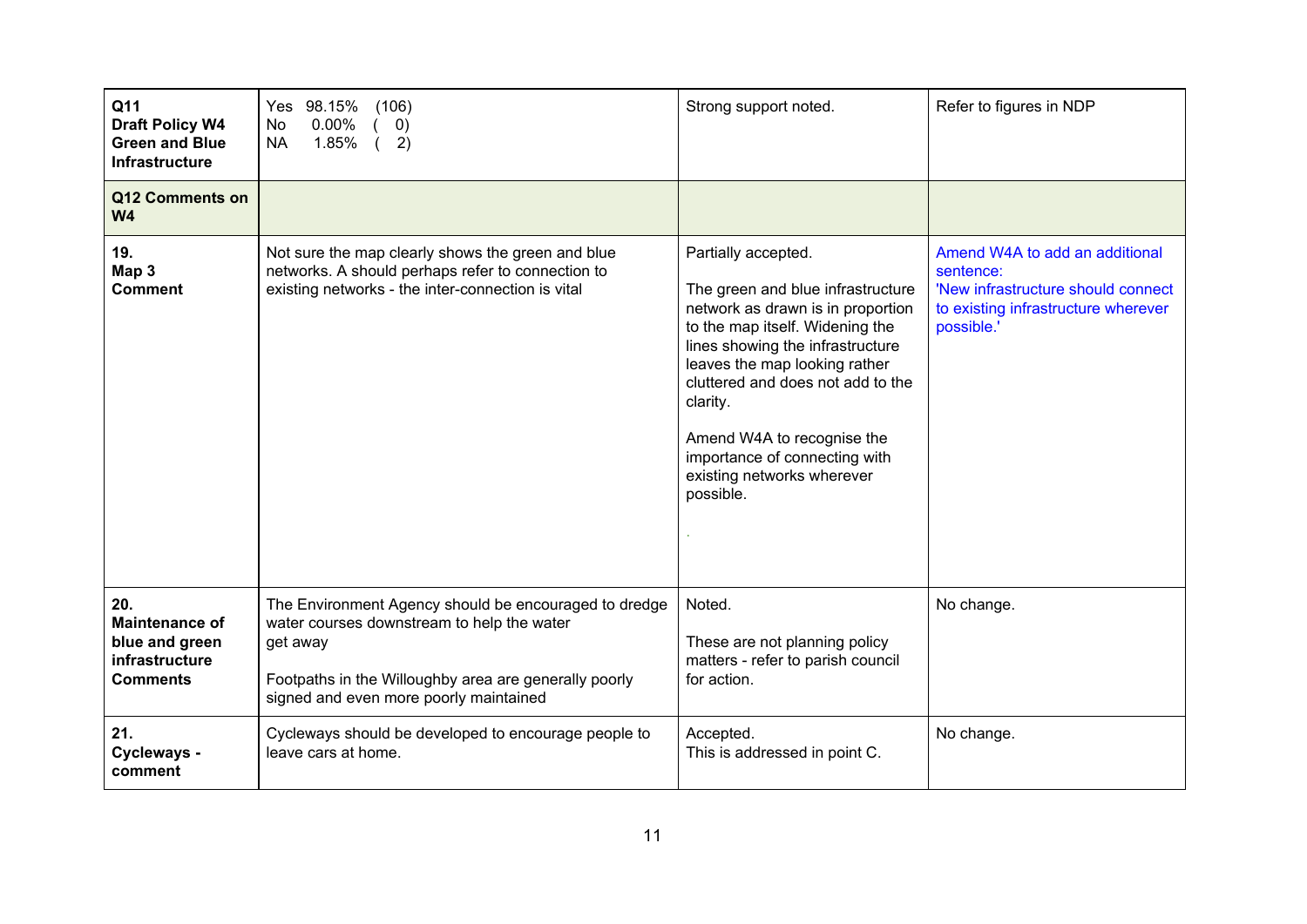| 22.<br>General<br>comments                              | For ALL paragraphs A B C D & E, I should like to see<br>some specificity (underlined) re. development<br>(underlined), proposals (underlined), opportunities<br>(underlined), mitigation measures (D) and new<br>schemes (E)                                                                                                                                                                                      | Not accepted. NDP planning<br>policies have to be considered as<br>a whole and it would be<br>inappropriate and misleading to<br>underline some aspects only to<br>provide an emphasis.                                                                                             | No change.              |
|---------------------------------------------------------|-------------------------------------------------------------------------------------------------------------------------------------------------------------------------------------------------------------------------------------------------------------------------------------------------------------------------------------------------------------------------------------------------------------------|-------------------------------------------------------------------------------------------------------------------------------------------------------------------------------------------------------------------------------------------------------------------------------------|-------------------------|
| Q13<br><b>Draft Policy W5</b><br><b>Flood Risk</b>      | Yes 98.15%<br>(106)<br>$0.00\%$<br><b>No</b><br>$\left( 0\right)$<br>1.85%<br><b>NA</b><br>2)                                                                                                                                                                                                                                                                                                                     | Strong support noted                                                                                                                                                                                                                                                                | Refer to figures in NDP |
| Q14 Comments on<br>W <sub>5</sub>                       |                                                                                                                                                                                                                                                                                                                                                                                                                   |                                                                                                                                                                                                                                                                                     |                         |
| 23.<br><b>General Support</b>                           | Definitely (referring to Yes answer in Q13)                                                                                                                                                                                                                                                                                                                                                                       | Noted.                                                                                                                                                                                                                                                                              | No change.              |
| 24.<br><b>Reducing flood</b><br>risk<br><b>Comments</b> | We live in a flood plain. In exceptional conditions the<br>village will flood. Nothing will ever prevent this. The<br>important thing is maintenance of outfall.<br>Brook cleared. Drains cleared regularly.<br>Any reduction in flood risk should be considered in<br>conjunction with the capacity and limitations of the<br>sewage system which is at capacity especially at the<br>western end of Main Street | Noted.<br>Maintenance is not a planning<br>policy matter.<br>Capacity of the network will be<br>considered by utility companies<br>during the Reg 14 consultation.<br>The NDP will be amended if<br>required following consideration<br>of any submitted comments at<br>that stage. | No change.              |
| 25.<br>Pond.                                            | Provision ought to be made for the maintenance of the<br>water level in the Village Pond, one of our main amenities.<br>The current level seems to be dangerously low as a<br>habitat for local wildlife. No mention is made of this                                                                                                                                                                              | Noted.<br>This is not a planning policy<br>matter.<br>The Steering Group is aware that<br>summer 2018 has been unusually                                                                                                                                                            | No change.              |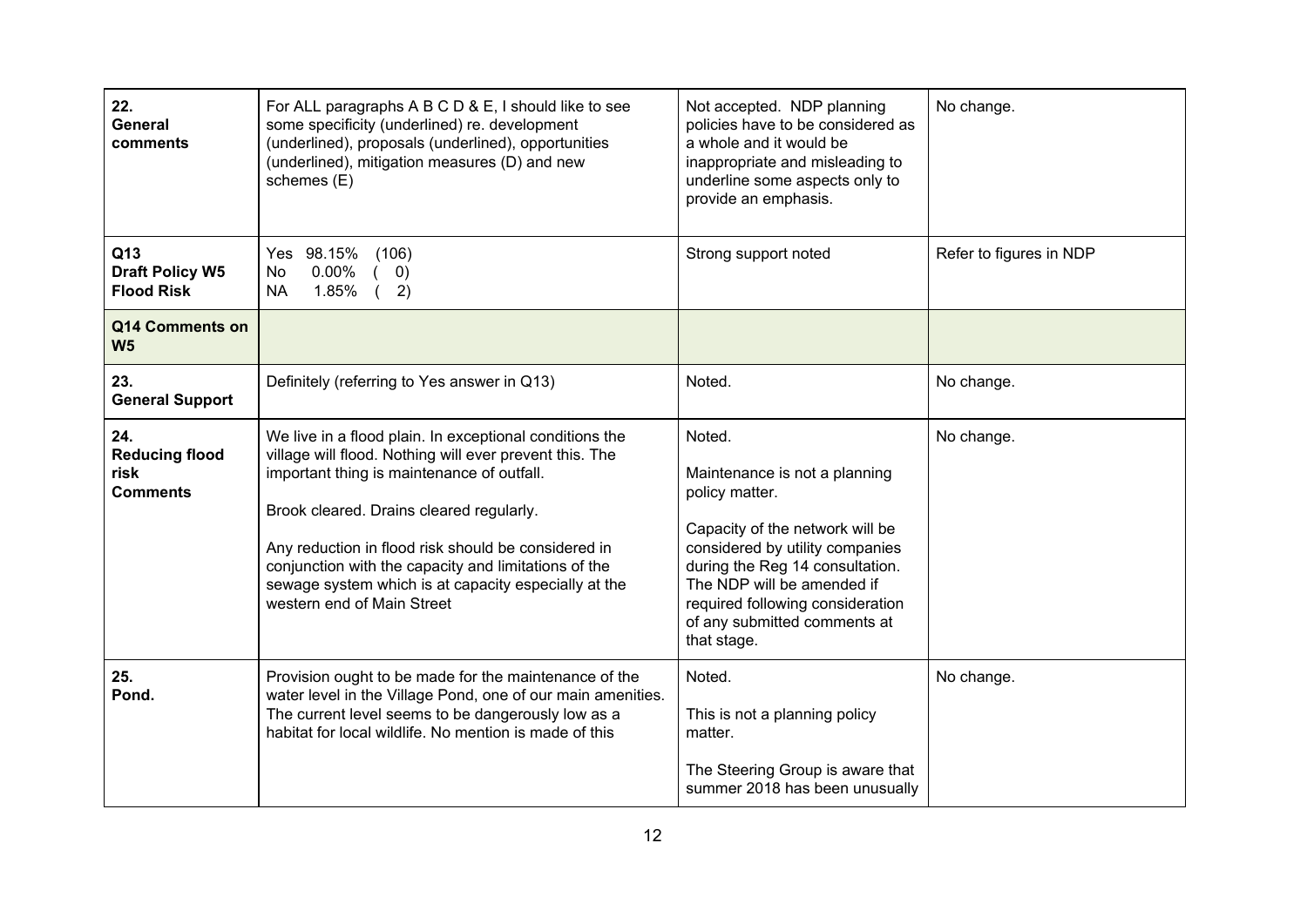|                                                         |                                                                                                                                                                                                                                                                                                                                                                                                                                                                                                                             | dry. The water level of the pond<br>should recover during the winter<br>months.                                                                                                                                                                                                                   |                                                                                                                                                                                              |
|---------------------------------------------------------|-----------------------------------------------------------------------------------------------------------------------------------------------------------------------------------------------------------------------------------------------------------------------------------------------------------------------------------------------------------------------------------------------------------------------------------------------------------------------------------------------------------------------------|---------------------------------------------------------------------------------------------------------------------------------------------------------------------------------------------------------------------------------------------------------------------------------------------------|----------------------------------------------------------------------------------------------------------------------------------------------------------------------------------------------|
| 26.<br><b>Correction</b>                                | Item B last sentence amend 'minimise run off' to read<br>'minimise rate of run off'                                                                                                                                                                                                                                                                                                                                                                                                                                         | Accepted.<br>Amend B as suggested.                                                                                                                                                                                                                                                                | <b>Amend Point B second sentence:</b><br>'New development should be<br>designed to maximise the retention<br>of surface water on the<br>development site and to minimise<br>rate of runoff.' |
| Q15<br><b>Draft Policy W6</b><br><b>Heritage Assets</b> | Yes 97.22%<br>(105)<br>$0.00\%$<br><b>No</b><br>$\left( 0\right)$<br>2.78%<br><b>NA</b><br>3)                                                                                                                                                                                                                                                                                                                                                                                                                               | Strong support noted.                                                                                                                                                                                                                                                                             | Refer to figures in NDP.                                                                                                                                                                     |
| Q16 Comments on<br>W <sub>6</sub>                       |                                                                                                                                                                                                                                                                                                                                                                                                                                                                                                                             |                                                                                                                                                                                                                                                                                                   |                                                                                                                                                                                              |
| 27.<br>General Support/<br><b>Ambivalent</b>            | Willoughby's heritage must be preserved for future<br>generations.<br>This is particularly thorough. At the Neighbourhood Plan<br>day I was amazed to realise the diversity of<br>homes and heritage within the village, but also how new<br>developments can easily creep up almost<br>Unnoticed!<br>I do have some concerns that this is going to be used as a<br>tool to block reasonable home extensions, and in this case<br>I would not wish it to take precedence over nationally<br>developed planning regulations. | Noted.<br>The policy would not interfere<br>with Permitted Development<br>Rights. These are set out in<br>national planning law and allow<br>some development without the<br>need for planning consent.<br>Planning policies can only guide<br>development where planning<br>consent is required. | No change.                                                                                                                                                                                   |
| 28.<br><b>Corrections</b>                               | The Wesleyan Chapel (shown as 12 on the map) is not in<br>the correct place on the map. It should be further east and<br>above the letter T on Main Street.                                                                                                                                                                                                                                                                                                                                                                 | Accepted.<br>Amend Map 14.                                                                                                                                                                                                                                                                        | Amend Map 14.                                                                                                                                                                                |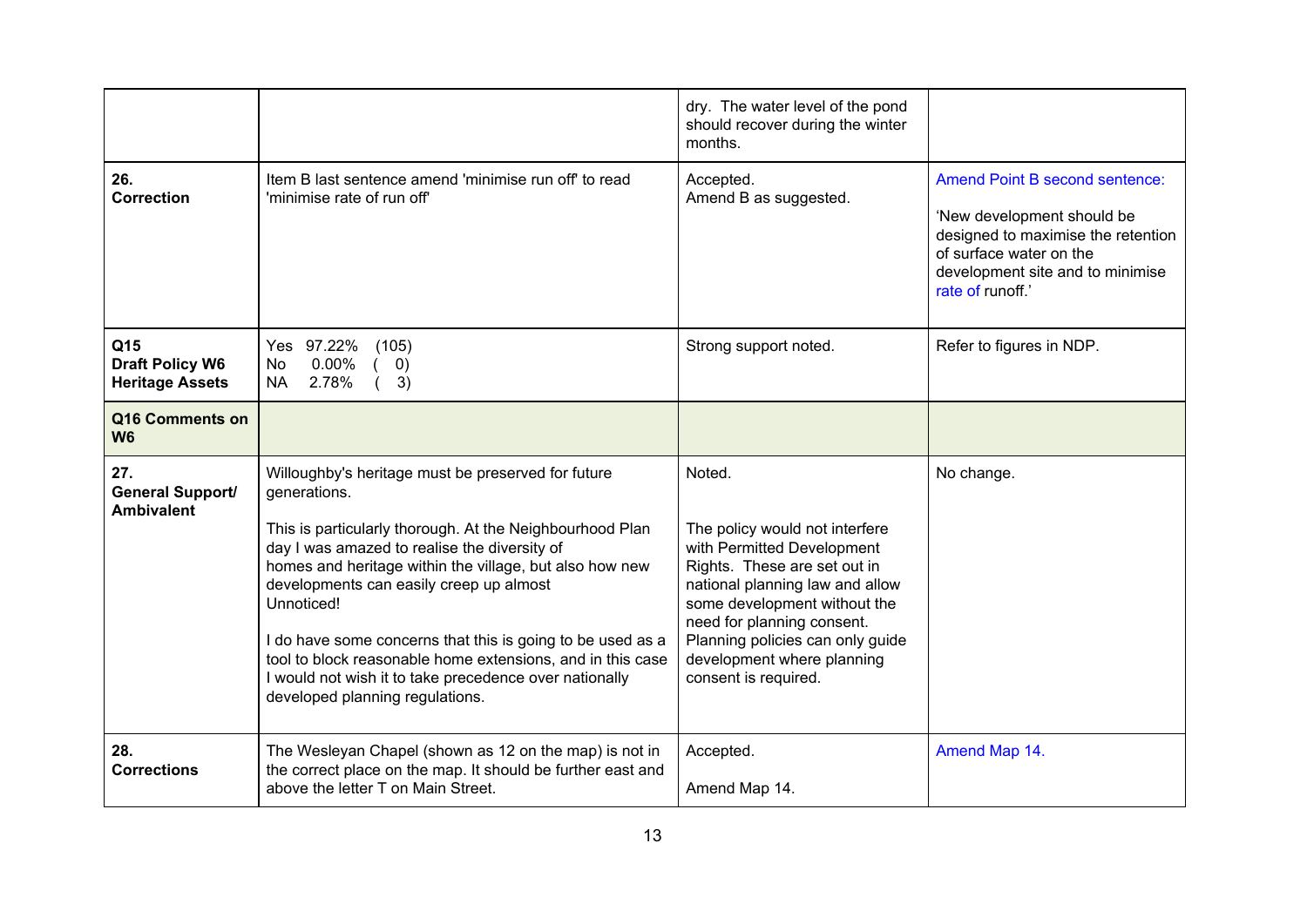|                                                  | I think manor farm should be included in the heritage<br>assets list if it isn't already                                                                                                                                                                                                | Manor Farm is a Listed Building -<br>see Appendix 2.                                                                                                                                                                                                                                                                                                          |                                                                   |
|--------------------------------------------------|-----------------------------------------------------------------------------------------------------------------------------------------------------------------------------------------------------------------------------------------------------------------------------------------|---------------------------------------------------------------------------------------------------------------------------------------------------------------------------------------------------------------------------------------------------------------------------------------------------------------------------------------------------------------|-------------------------------------------------------------------|
| 29.<br><b>Listed Buildings</b>                   | Please provide information about the listed properties in<br>the way you have for the non-listed.                                                                                                                                                                                       | Noted.<br>Information about Listed Buildings<br>can be found on the Historic<br>England website. However it<br>might be helpful to provide the<br>links to all Listed Buildings in<br>Appendix 2.                                                                                                                                                             | <b>Amend Appendix 2.</b><br>Insert links to all Listed Buildings. |
| Q17<br><b>Draft Policy W7</b><br><b>Design</b>   | 94.44%<br>(102)<br>Yes<br>3.70%<br>No<br>4)<br>1.85%<br>2)<br><b>NA</b>                                                                                                                                                                                                                 | Strong support noted.                                                                                                                                                                                                                                                                                                                                         | Refer to figures in NDP.                                          |
| Q18 Comments on<br>W <sub>7</sub>                |                                                                                                                                                                                                                                                                                         |                                                                                                                                                                                                                                                                                                                                                               |                                                                   |
| 30.<br><b>General Support</b><br>and Enforcement | Seems very comprehensive.<br>Yes, but who, OR which body (underlined), will actually<br>be appointed to oversee this and ensure that the general<br>principles outlined are enforced (underlined 3 times). W7<br>is very thorough (underlined) someone has worked hard<br>on this one!! | Noted.<br>Planning applications are<br>determined by the local planning<br>authority (Rugby Borough<br>Council) and the policies in the<br>NDP will be used by planning<br>officers and members to inform<br>decisions.<br>NDP policies have been prepared<br>in consultation with residents and<br>reflect advice from officers from<br>the Borough Council. | No change.                                                        |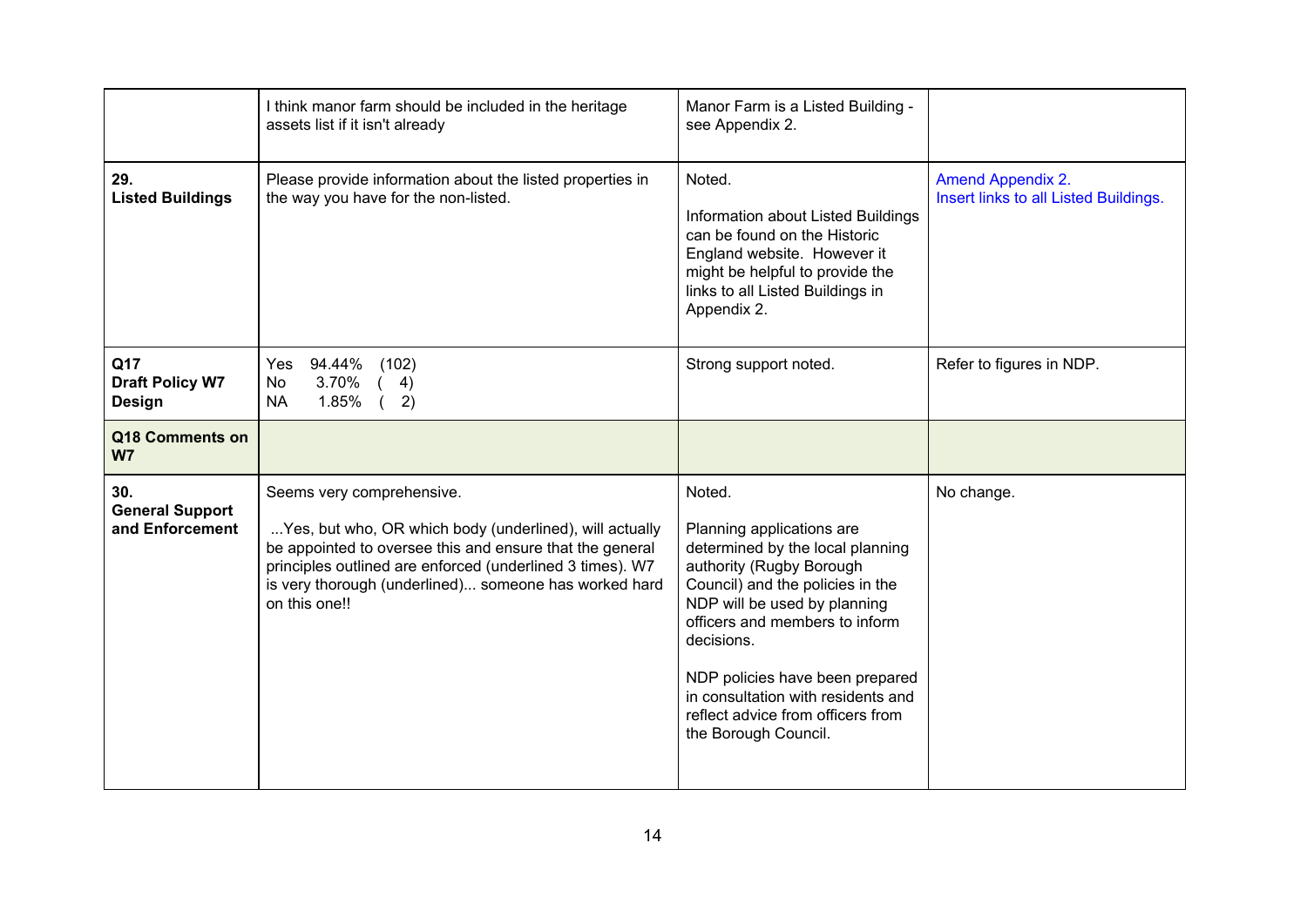| 31.<br><b>Clarification</b><br><b>Requested</b> | Do these principles replace current rules for permitted<br>development without planning permission?                                                                                                                                                                                                                                                                                                                                                                                         | No.<br>Planning policies can only guide<br>development which requires<br>planning consent. Permitted<br>development rights will continue<br>to apply.                                                                                               | No change. |
|-------------------------------------------------|---------------------------------------------------------------------------------------------------------------------------------------------------------------------------------------------------------------------------------------------------------------------------------------------------------------------------------------------------------------------------------------------------------------------------------------------------------------------------------------------|-----------------------------------------------------------------------------------------------------------------------------------------------------------------------------------------------------------------------------------------------------|------------|
|                                                 | I agree with this but in reality it is probably very much at<br>odds with W8. Low cost starter homes are not usually high<br>quality sustainable design - which takes precedence.                                                                                                                                                                                                                                                                                                           | Not accepted. Good quality<br>design does not always lead to<br>higher construction costs and<br>more sustainable homes can lead<br>to savings over the longer term<br>for occupiers for instance through<br>lower energy and maintenance<br>costs. |            |
| 32.<br><b>Objections - Too</b><br>restrictive   | Generally ok, but some are a little bit too restrictive<br>Whilst I support the majority of the proposal, some areas<br>appear a little over prescriptive to me.<br>However cost is a factor and care should be taken that the<br>approach is not too regimented as to put people off.<br>Think there's too much focus on things fitting in. Can lead<br>to bland mediocre design. Think quality of architecture and<br>good design is more important than being 'safe' and<br>unoffensive. | Not accepted.<br>The Policy reflects local concerns<br>about the need to protect and<br>enhance local character but it<br>also promotes sustainable and<br>contemporary design where<br>appropriate.                                                | No change. |
| 33.<br><b>General</b><br>Comments.              | The village could and can support additional properties<br>that adhere to the policy. Doing nothing or simply<br>protecting the village as is only should not be an option<br>Nothing in this (?policy?) will necessarily preclude the<br>installation of rooftop solar panels                                                                                                                                                                                                              | Noted.<br>Solar panels on residential<br>properties can fall under<br>permitted development rights and<br>so may not require planning<br>consent.                                                                                                   | No change. |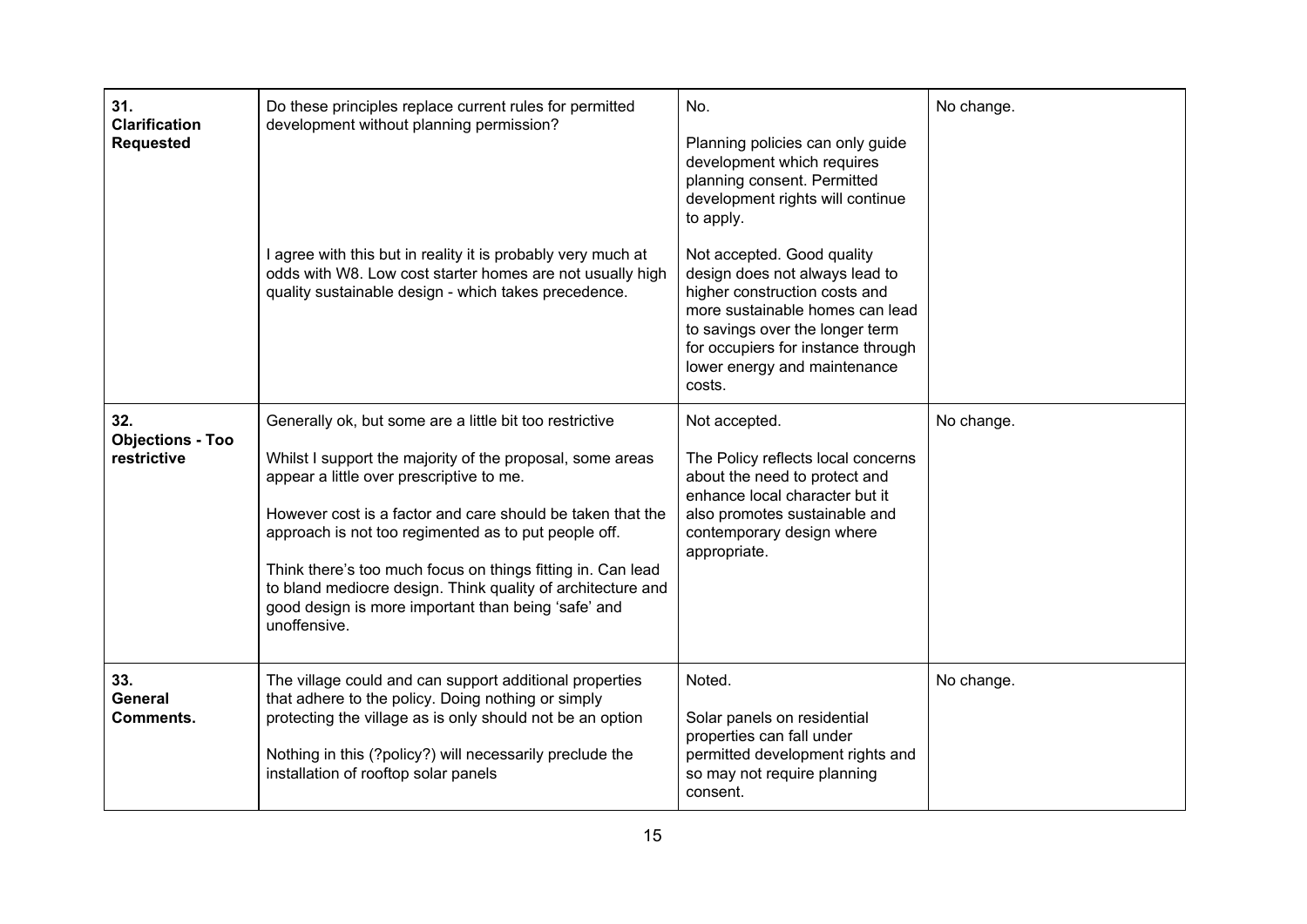|                                                      | Any new development should not proceed until adequate<br>sewerage facilities are provided and the narrowest part of<br>Main St adjacent to No 5 WBC is widened ie grass verge<br>converted to road. It is currently used as a grass road<br>anyway!                                                                                                                                                                                                                                                                                                                                                                | Sewage concerns are addressed<br>in 6, and 24, above.<br>Refer verge issue to parish<br>council.                                                                                                                                                                                                                                     |                                                                                                                                                                                                                                                                                                                                                          |
|------------------------------------------------------|--------------------------------------------------------------------------------------------------------------------------------------------------------------------------------------------------------------------------------------------------------------------------------------------------------------------------------------------------------------------------------------------------------------------------------------------------------------------------------------------------------------------------------------------------------------------------------------------------------------------|--------------------------------------------------------------------------------------------------------------------------------------------------------------------------------------------------------------------------------------------------------------------------------------------------------------------------------------|----------------------------------------------------------------------------------------------------------------------------------------------------------------------------------------------------------------------------------------------------------------------------------------------------------------------------------------------------------|
| 34.<br><b>Affordable</b><br>housing.                 | We do need affordable houses for local people this should<br>be included in the draft in my view                                                                                                                                                                                                                                                                                                                                                                                                                                                                                                                   | Noted.<br>Refer to 7. above.                                                                                                                                                                                                                                                                                                         | No change.                                                                                                                                                                                                                                                                                                                                               |
| 35.<br><b>Correction</b>                             | Item J: - replace W6 with W5                                                                                                                                                                                                                                                                                                                                                                                                                                                                                                                                                                                       | Accepted.                                                                                                                                                                                                                                                                                                                            | Amend Point J.<br>Replace W6 with W5.                                                                                                                                                                                                                                                                                                                    |
| Q19<br><b>Draft Policy W8</b>                        | 92.59%<br>(100)<br>Yes<br>5.56%<br>6)<br>No<br>1.85%<br><b>NA</b><br>2)                                                                                                                                                                                                                                                                                                                                                                                                                                                                                                                                            | Strong support noted.                                                                                                                                                                                                                                                                                                                | Refer to figures in NDP.                                                                                                                                                                                                                                                                                                                                 |
| Q20 Comments on<br><b>W8</b>                         |                                                                                                                                                                                                                                                                                                                                                                                                                                                                                                                                                                                                                    |                                                                                                                                                                                                                                                                                                                                      |                                                                                                                                                                                                                                                                                                                                                          |
| 36. Support                                          | In total agreement, but see comments in 18. (Comments in<br>18 refer to low cost starter homes not usually being high<br>quality, sustainable design.)                                                                                                                                                                                                                                                                                                                                                                                                                                                             | Refer to 31. above.                                                                                                                                                                                                                                                                                                                  |                                                                                                                                                                                                                                                                                                                                                          |
| 37.<br><b>Objections -</b><br><b>Too restrictive</b> | New houses should not be restricted to 1 or 2 bedrooms.<br>There are already a substantial number of these in the<br>village. Affordable houses should be supported and you<br>should not be specific about how affordability is achieved.<br>The presumption in favour of smaller housing is<br>unnecessary, as the village already has a disproportionate<br>amount of small ('affordable') housing, much of it<br>low-quality. Housing should not have to demonstrate a<br>local need - as the community must evolve, including<br>attracting new residents. Otherwise it just becomes a<br>retirement village. | Not accepted.<br>The priority for more smaller<br>homes is supported by informal<br>consultations with local residents<br>during the preparation of the<br>NDP.<br>The Rugby SHMA* 2016<br>considers housing need over the<br>plan period taking into account<br>projected population changes eg<br>people moving, aging population, | No change to policy.<br>Add paragraph after 4.6.8:<br>'The SG looked at the current<br>housing stock in Willoughby Parish<br>and compared this to the need<br>identified in the Rugby SHMA.<br>Appendix 6 shows this comparison<br>which supports the NDP priority for<br>smaller houses.'<br>Amend 4.6.9 to also refer to<br>information in Appendix 6. |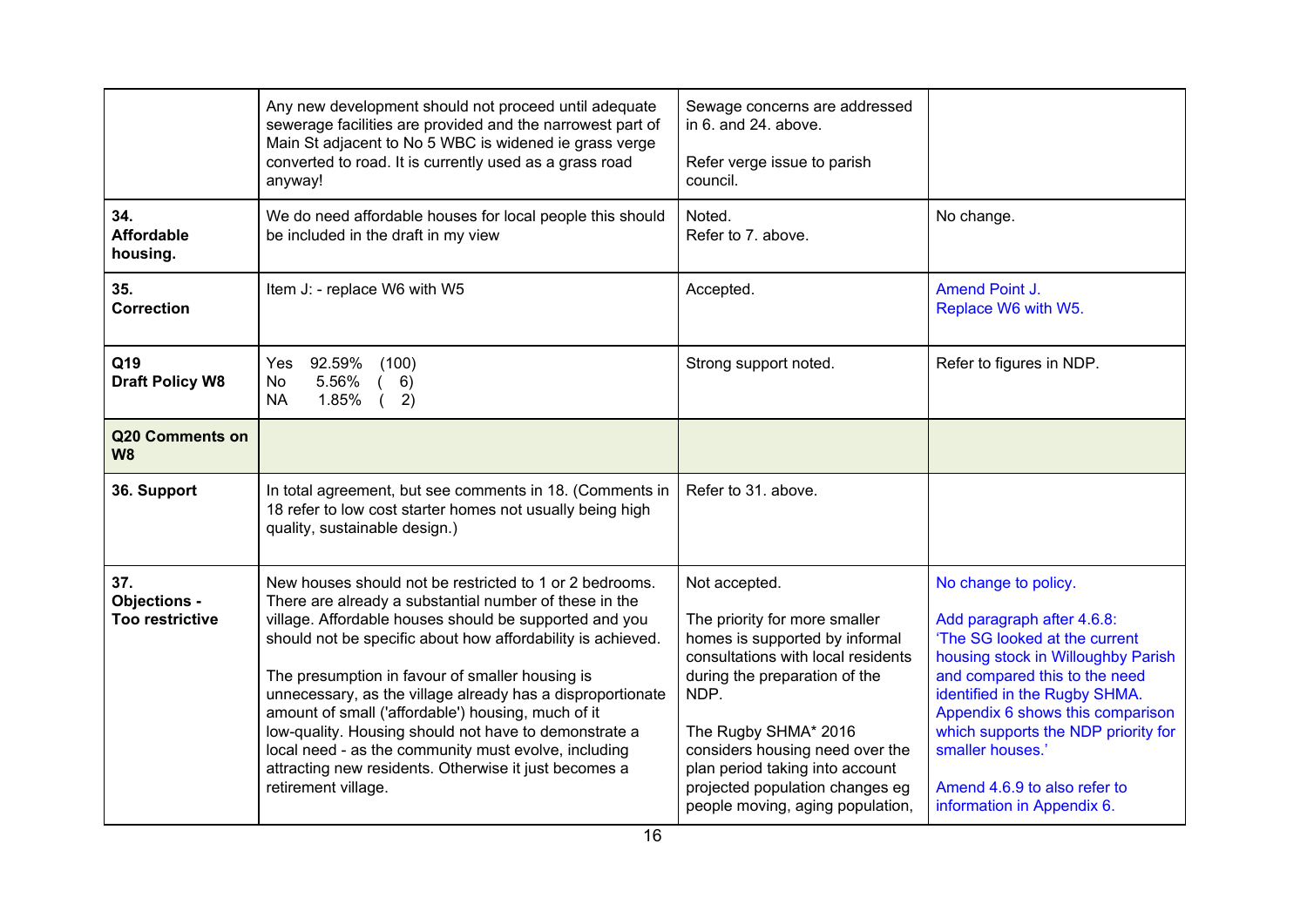|                                                    | We should not (underlined) only go for smaller houses.<br>Bigger homes are for families. This keeps villages alive.<br>Yes but think there is also lot of demand for larger family<br>homes<br>Additional family homes of various sizes not simply<br>one/two offs, a well considered small development<br>should be supported to create a larger more sustainable<br>community                                                                                                                                                                                                                                                                                                                                                                                                                                                                                       | migration etc and economic<br>growth. Steering group<br>calculations (see Appendix 6)<br>show that for 1 bedroom houses<br>there is currently under provision<br>compared to the SHMA*, for 2<br>bedrooms Willoughby is within<br>the recommended range, for 3<br>bedrooms there is under<br>provision (albeit just) and for 4+<br>beds there is overprovision.<br>The policy does not exclude large<br>houses but 'particularly<br>encourages' smaller dwellings.<br>*SHMA Strategic Housing Market<br>Assessment | Amend reference at 4.7.1 to<br>Appendix 8. and amend heading<br>for current Appendix 6. Local<br><b>Businesses to Appendix 8.</b> |
|----------------------------------------------------|-----------------------------------------------------------------------------------------------------------------------------------------------------------------------------------------------------------------------------------------------------------------------------------------------------------------------------------------------------------------------------------------------------------------------------------------------------------------------------------------------------------------------------------------------------------------------------------------------------------------------------------------------------------------------------------------------------------------------------------------------------------------------------------------------------------------------------------------------------------------------|--------------------------------------------------------------------------------------------------------------------------------------------------------------------------------------------------------------------------------------------------------------------------------------------------------------------------------------------------------------------------------------------------------------------------------------------------------------------------------------------------------------------|-----------------------------------------------------------------------------------------------------------------------------------|
| 38.<br><b>Affordable homes</b><br><b>Comments.</b> | Add that particular support is for development meeting<br>housing needs identified in the most recent housing needs<br>survey.<br>Would these homes be Social Housing or Private. I think<br>there is a need for Young Peoples Homes<br>Affordable houses should be promoted for your people<br>Typically, restrictions are imposed on re-selling affordable<br>homes ie can only sell to a local person, which<br>can prevent or delay a sale for those who have purchased<br>these 'affordable' homes when they are ready<br>to move on or upgrade, ie remove all (underlined)<br>restrictions on resale to make it more tempting to<br>purchase this type of home by younger members of the<br>community; sometimes there is a clause which<br>states 'it must offered for sale to a local person for 3<br>months, then if not sold, can be offered 'Rugby' person | Noted.<br>Refer to 7. Above.<br>These matters are addressed by<br>Rugby Borough Council in<br>planning and housing policies.                                                                                                                                                                                                                                                                                                                                                                                       | No change.                                                                                                                        |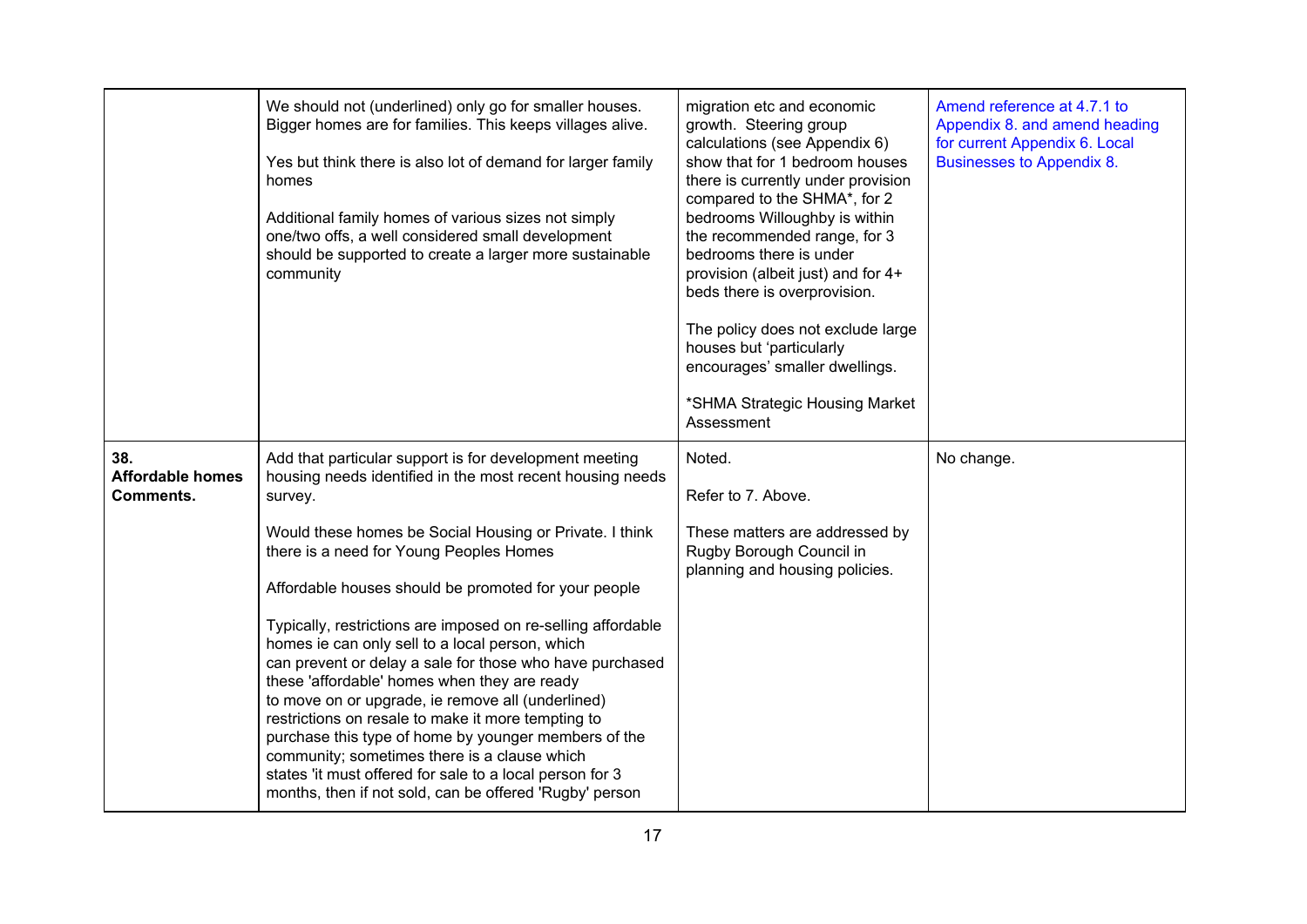|                                                                   | and finally, if still not sold, only then can it be offered on<br>the 'open market'. These restrictions do not make it a fair<br>prospect to purchase as future moves could be delayed by<br>months, at which point potentially lost the new property<br>you would want to upgrade to, very disadvantageous.                                                                                                                                                                                                                                 |                                                                                                                                                                                                                                                                                                                                                                                                                                                                                                                  |                                                                                                                                                                                                                                                                                  |
|-------------------------------------------------------------------|----------------------------------------------------------------------------------------------------------------------------------------------------------------------------------------------------------------------------------------------------------------------------------------------------------------------------------------------------------------------------------------------------------------------------------------------------------------------------------------------------------------------------------------------|------------------------------------------------------------------------------------------------------------------------------------------------------------------------------------------------------------------------------------------------------------------------------------------------------------------------------------------------------------------------------------------------------------------------------------------------------------------------------------------------------------------|----------------------------------------------------------------------------------------------------------------------------------------------------------------------------------------------------------------------------------------------------------------------------------|
| 39.<br><b>Keeping new</b><br>homes affordable<br><b>Comments.</b> | There should be a restriction on affordable housing to<br>prevent extensions being built meaning that at the<br>point of re sale it becomes un affordable<br>Smaller starting homes (1-2 bedrooms)<br>Homes for young families (2-3 bedrooms)<br>Small homes for older residents (1-2 bedrooms)<br>I feel that it should be clearly stated that the above have to<br>stay this size and remain for that use only -<br>not be allowed to increase in size as has already<br>happened in Willoughby and therefore remain as the<br>stated use. | Noted.<br>Policy W7 Point E guides<br>proposals for new extensions but<br>planning consent is not always<br>required due to permitted<br>development rights.<br>There is some confusion here<br>between 'affordable' housing and<br>'smaller' housing.<br>Affordable housing can include<br>larger, family sized housing and<br>smaller housing can be priced at<br>the market level.<br>For a definition of affordable<br>housing refer to NPPF Glossary -<br>this could be added as an<br>Appendix to the NDP. | <b>Insert definition of Affordable</b><br>Housing in new Appendix 7 and<br>refer to this in Point 4 of Policy<br><b>W8.</b><br>Amend reference at 4.8.4 to<br>Appendix 9. and amend heading<br>for current Appendix 7. Local<br><b>Facilities and Services to</b><br>Appendix 9. |
| 40.<br><b>Sheltered housing</b><br><b>Comments</b>                | Due to lack of amenities (shop, doctor, public transport<br>etc.), Willoughby residents need their own car(s).<br>Sheltered housing is not suitable for Willoughby.                                                                                                                                                                                                                                                                                                                                                                          | Not accepted.<br>It is important to provide housing<br>choice and some residents may<br>prefer to remain in a community<br>where there is an existing family /<br>social support network.                                                                                                                                                                                                                                                                                                                        | No change.                                                                                                                                                                                                                                                                       |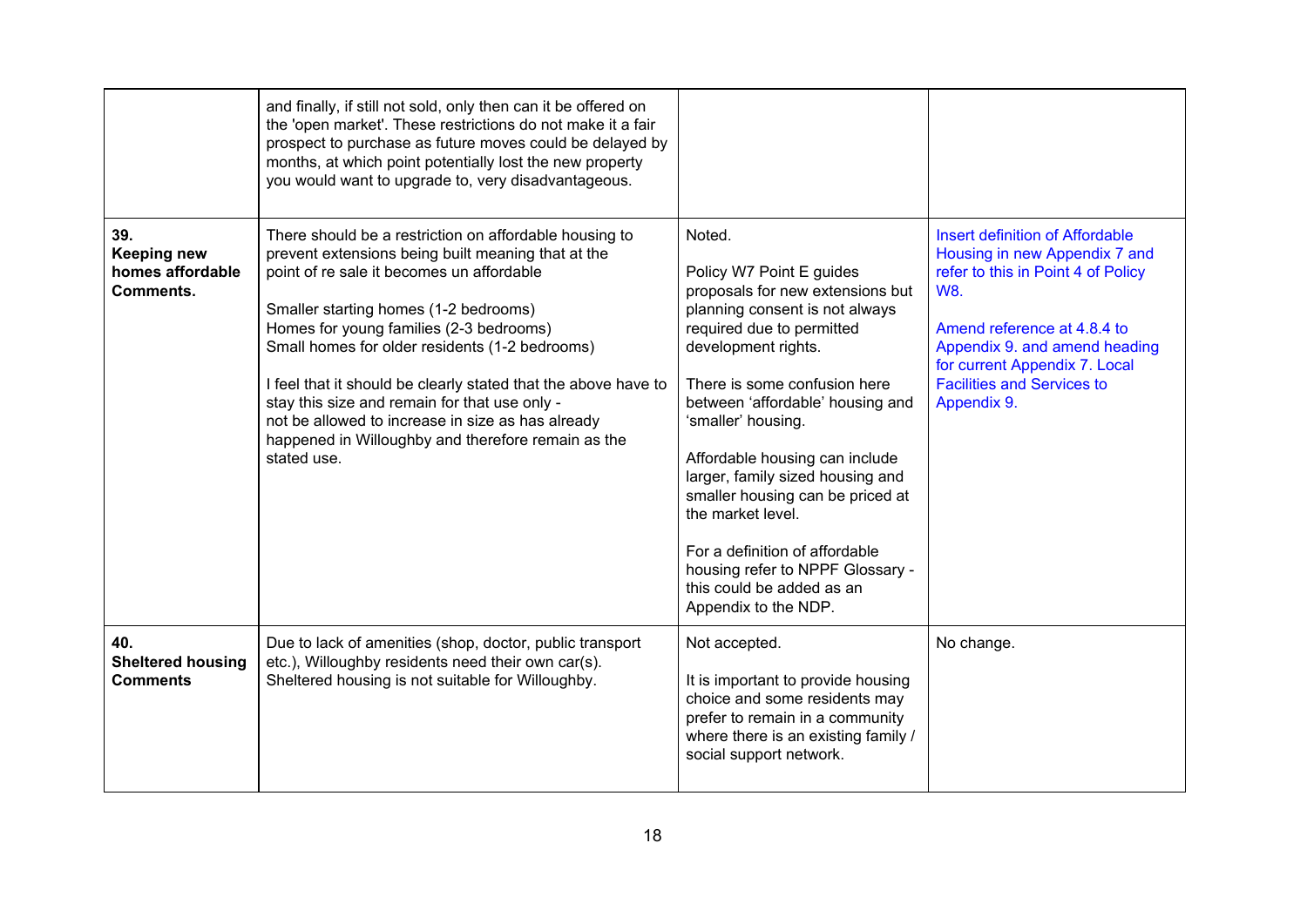| 41.<br><b>Parking</b><br><b>Comments</b><br>E.                                        | Smaller and Affordable housing may be an urgent<br>requirement however suitable parking for all must be<br>available. We have no bus service we all need a car!<br>E. There should be no additional on-street parking<br>E. On street parking is already a major problem. New<br>development should have all the parking it needs beside it<br>so there is no need from any on street parking.  | Noted.<br>The NDP cannot stop on-street<br>car parking but E. encourages<br>development proposals to provide<br>sufficient on-site provision to<br>minimise on-street parking in the<br>village. | No change.               |
|---------------------------------------------------------------------------------------|-------------------------------------------------------------------------------------------------------------------------------------------------------------------------------------------------------------------------------------------------------------------------------------------------------------------------------------------------------------------------------------------------|--------------------------------------------------------------------------------------------------------------------------------------------------------------------------------------------------|--------------------------|
| 42.<br>Green space and<br>wildlife in the<br>village comments                         | W8 (C) in particular is important as Willoughby has a<br>special network of green and wildlife areas within<br>the village which are important in the context of<br>disappearing wildlife in general in the countryside<br>I feel that new buildings in back gardens will largely mean<br>loss of openness.<br>We don't need any more houses squashed into peoples<br>gardens (more congestion) | Noted.<br>Point C is likely to limit 'backland'<br>development where there is<br>demonstrable harm to local<br>character.                                                                        | No change.               |
| 43.<br><b>General/Other</b>                                                           | There needs to be enough development in order that<br>Willoughby will develop and not stagnate.<br>No development should precede adequate sewerage<br>facilities                                                                                                                                                                                                                                | Noted.<br>The NDP supports some<br>development in line with policies<br>in the new emerging Local Plan.<br>Sewage capacity will be<br>considered by utility companies at<br>Reg 14.              | No change.               |
| Q <sub>21</sub><br><b>Draft Policy W9</b><br>Home Working/<br><b>Small Businesses</b> | Yes 95.37%<br>(103)<br>1.85%<br>2)<br>No<br><b>NA</b><br>3)<br>2.78%                                                                                                                                                                                                                                                                                                                            | Strong support noted.                                                                                                                                                                            | Refer to figures in NDP. |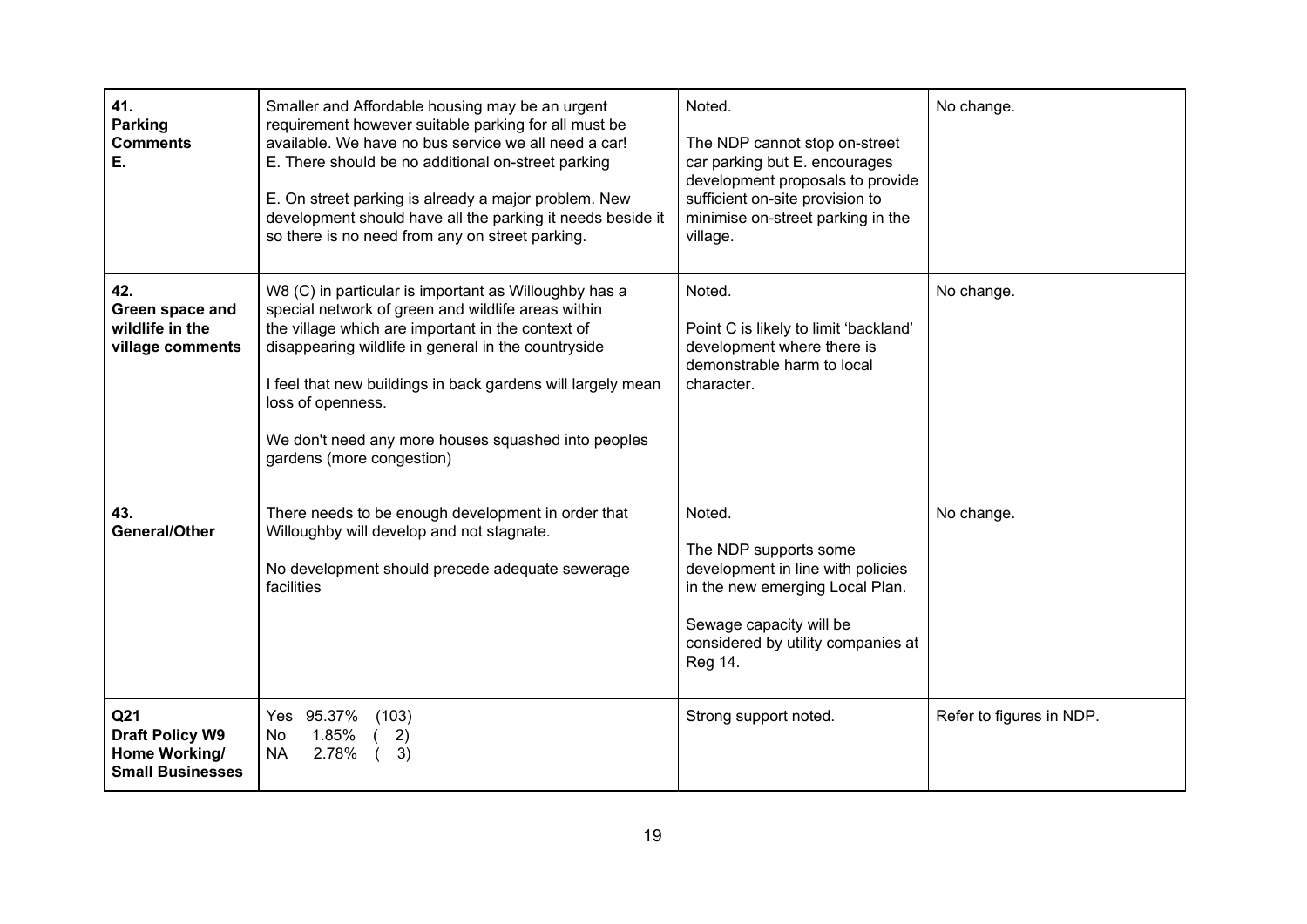| Q22 Comments on<br>W <sub>9</sub>                   |                                                                                                                                                                                                                                                                                                                                                                                                                                                                                                                                                                  |                                                                                                                         |                                                                                                                                                                                                                                                                                                                                                                    |
|-----------------------------------------------------|------------------------------------------------------------------------------------------------------------------------------------------------------------------------------------------------------------------------------------------------------------------------------------------------------------------------------------------------------------------------------------------------------------------------------------------------------------------------------------------------------------------------------------------------------------------|-------------------------------------------------------------------------------------------------------------------------|--------------------------------------------------------------------------------------------------------------------------------------------------------------------------------------------------------------------------------------------------------------------------------------------------------------------------------------------------------------------|
| 44.<br><b>General Support/</b><br><b>Ambivalent</b> | Can't think of any, it's very thorough<br>By encouraging development of business it enables<br>Willoughby to prosper.<br>Providing they have no adverse impact on the village<br>Support home working but it would depend on type of<br>small business to support this part<br>I think you've covered it but any venture which generates<br>noise, smells, visual impact etc even on just one<br>neighbour should have little support.<br>Not industrial or using loud machinery<br>Any objections from near residents should be given<br>serious consideration. | Noted.<br>Point C addresses residential<br>amenity and any adverse impacts<br>associated with development<br>proposals. | No change.                                                                                                                                                                                                                                                                                                                                                         |
| 45.<br>Comment.                                     | C above - add 'and any other environmental<br>contamination'                                                                                                                                                                                                                                                                                                                                                                                                                                                                                                     | Accepted.<br>Add additional text to the end of C<br>as suggested.                                                       | <b>Amend Point C:</b><br>Proposals demonstrate<br>consideration of impact on<br>infrastructure and incorporate<br>appropriate mitigation measures to<br>minimise any adverse impacts on<br>local residential amenity in terms<br>of noise, disturbance, capacity of<br>the road network, highway safety<br>and odour and any other<br>environmental contamination' |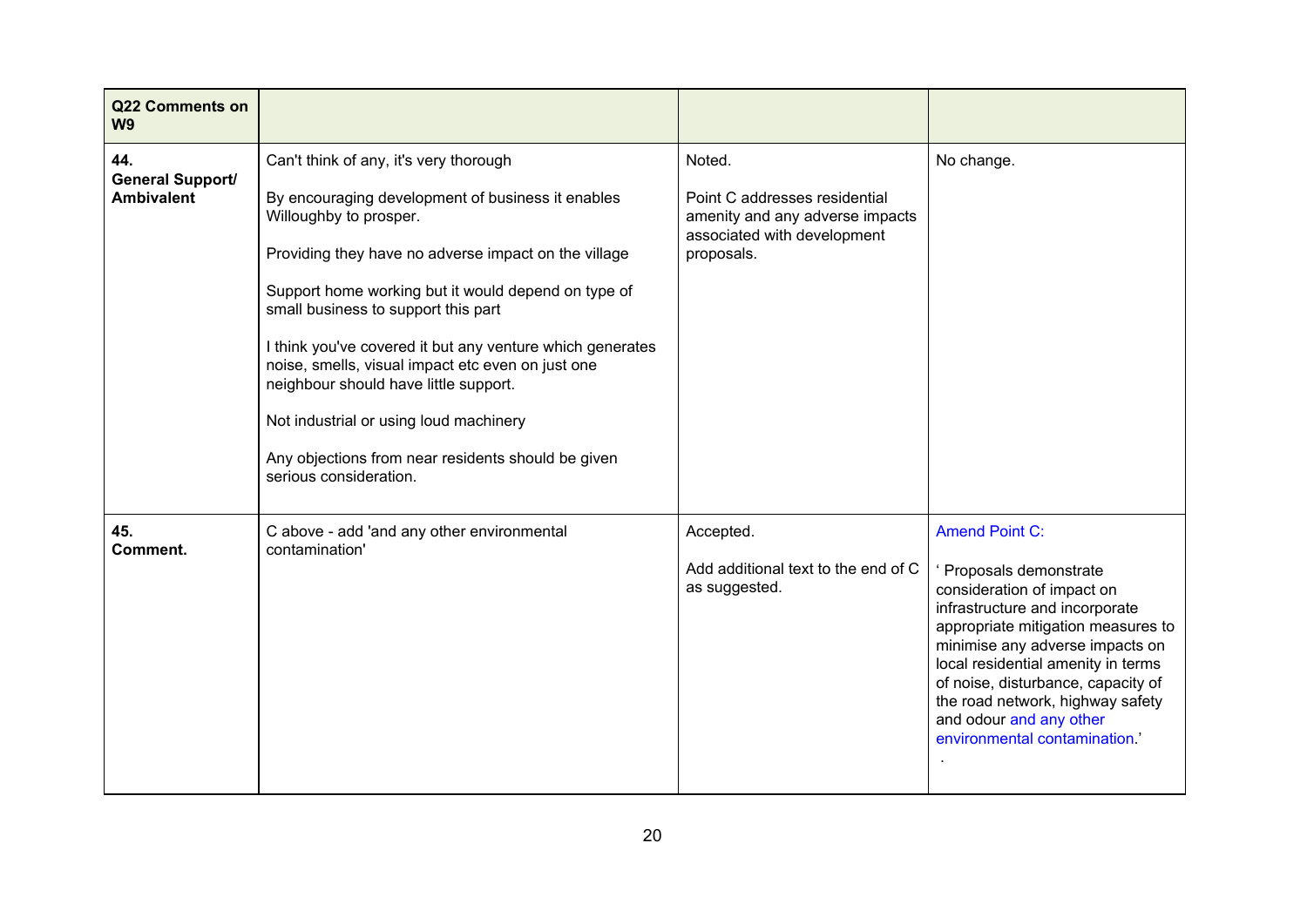| 46.<br>D. Parking | Definitely adequate parking for visitors.                                                                               | Not accepted.                                                                                                                                                                                                                                                                                                                                                                                                                                                                                                                                                                                                                                                                                                                                                      | No change. |
|-------------------|-------------------------------------------------------------------------------------------------------------------------|--------------------------------------------------------------------------------------------------------------------------------------------------------------------------------------------------------------------------------------------------------------------------------------------------------------------------------------------------------------------------------------------------------------------------------------------------------------------------------------------------------------------------------------------------------------------------------------------------------------------------------------------------------------------------------------------------------------------------------------------------------------------|------------|
|                   | D. Adequate off-street (underlined) parking<br>D should refer to 'ample' parking                                        | There is a need to balance<br>support for small businesses with<br>any adverse impacts. In some<br>circumstances on-street parking<br>may be acceptable for visitors<br>and employees and the policy is<br>for 'small scale' businesses.<br>Larger scale business<br>development may be required to<br>provide on-site parking provision<br>as part of planning conditions but<br>given Willoughby is a village set<br>within the rural area such<br>proposals are unlikely to be<br>acceptable in policy terms.<br>Refer to Appendix 5 Car Parking<br>Standards in the new emerging<br>Rugby Local Plan. This provides<br>much more detail in relation to a<br>range of uses. Planning<br>applications will be required to<br>address these adopted<br>standards. |            |
| 47.<br>E          | E should refer to a definition of small business. Small in<br>many SME definitions is very large in terms of Willoughby | Not accepted.<br>Criterion E goes on to link small<br>businesses and facilities to the<br>quiet enjoyment of the<br>countryside. Major development<br>as defined in the NPPF would not<br>be acceptable in Willoughby as it<br>is in a rural area.                                                                                                                                                                                                                                                                                                                                                                                                                                                                                                                 | No change. |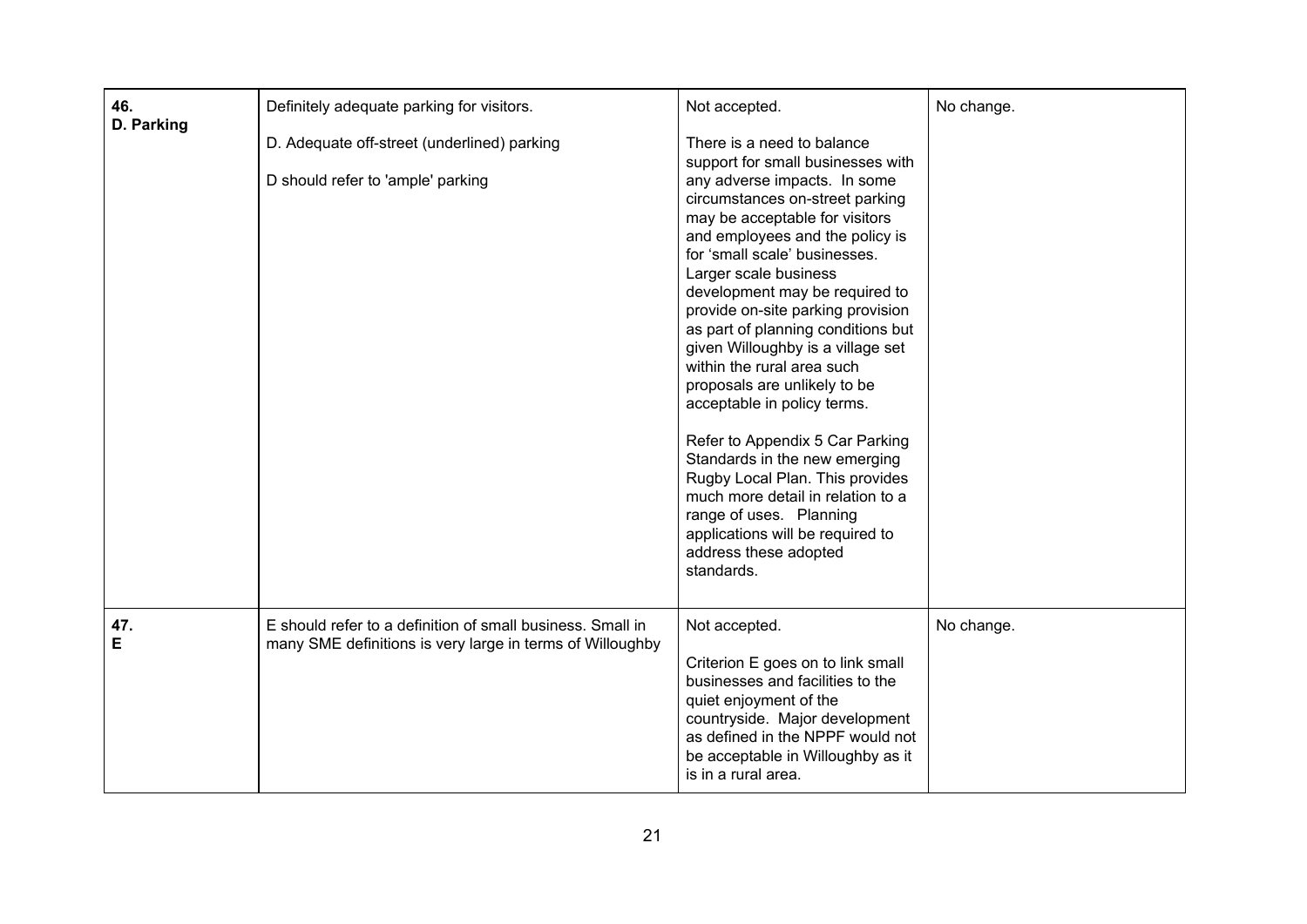| 48.<br>G. Haulage/<br><b>Distribution</b><br><b>Support</b>                         | I strongly agree with point G<br>I support small businesses, but our small back roads<br>cannot cope with high weight traffic eg look at<br>Carters road surface.                                                                                                                                                                                                                       | Noted.                                                                                                                                      | No change.              |
|-------------------------------------------------------------------------------------|-----------------------------------------------------------------------------------------------------------------------------------------------------------------------------------------------------------------------------------------------------------------------------------------------------------------------------------------------------------------------------------------|---------------------------------------------------------------------------------------------------------------------------------------------|-------------------------|
| 49.<br>G.<br>Object                                                                 | But I think G is too strong rather than resisted I think we<br>should be saying very carefully scrutinised                                                                                                                                                                                                                                                                              | Not accepted.<br>'Resisted' is a planning policy<br>term which is widely used.<br>'Scrutinised' may still allow for<br>support.             | No change.              |
| 50.<br><b>Communication</b><br>infrastructure<br><b>Comment</b>                     | The village must push harder for greater mobile 4/5G<br>communications and faster broadband otherwise home<br>working is compromised.<br>Again, the need for faster broadband.<br>See previous comment about Communications provision<br>Community based proposals to support improved<br>infrastructure will be encouraged to benefit all, rather than<br>just relying on individuals. | Noted.<br>These comments are largely<br>related to actions rather than<br>planning policy.<br>Refer to parish council.                      | No change.              |
| 51.<br>Appearance                                                                   | More consideration of aesthetic impact ie the car wash?                                                                                                                                                                                                                                                                                                                                 | Noted.<br>NDP planning policies can only<br>be used where planning consent<br>is required for development<br>proposals - not existing uses. | No change.              |
| Q <sub>23</sub><br><b>Draft Policy W10</b><br><b>Community</b><br><b>Facilities</b> | Yes 98.15%<br>(106)<br>$0.00\%$<br>$\left( 0\right)$<br>No.<br>1.85%<br>2)<br><b>NA</b>                                                                                                                                                                                                                                                                                                 | Strong support noted.                                                                                                                       | Refer to figures in NDP |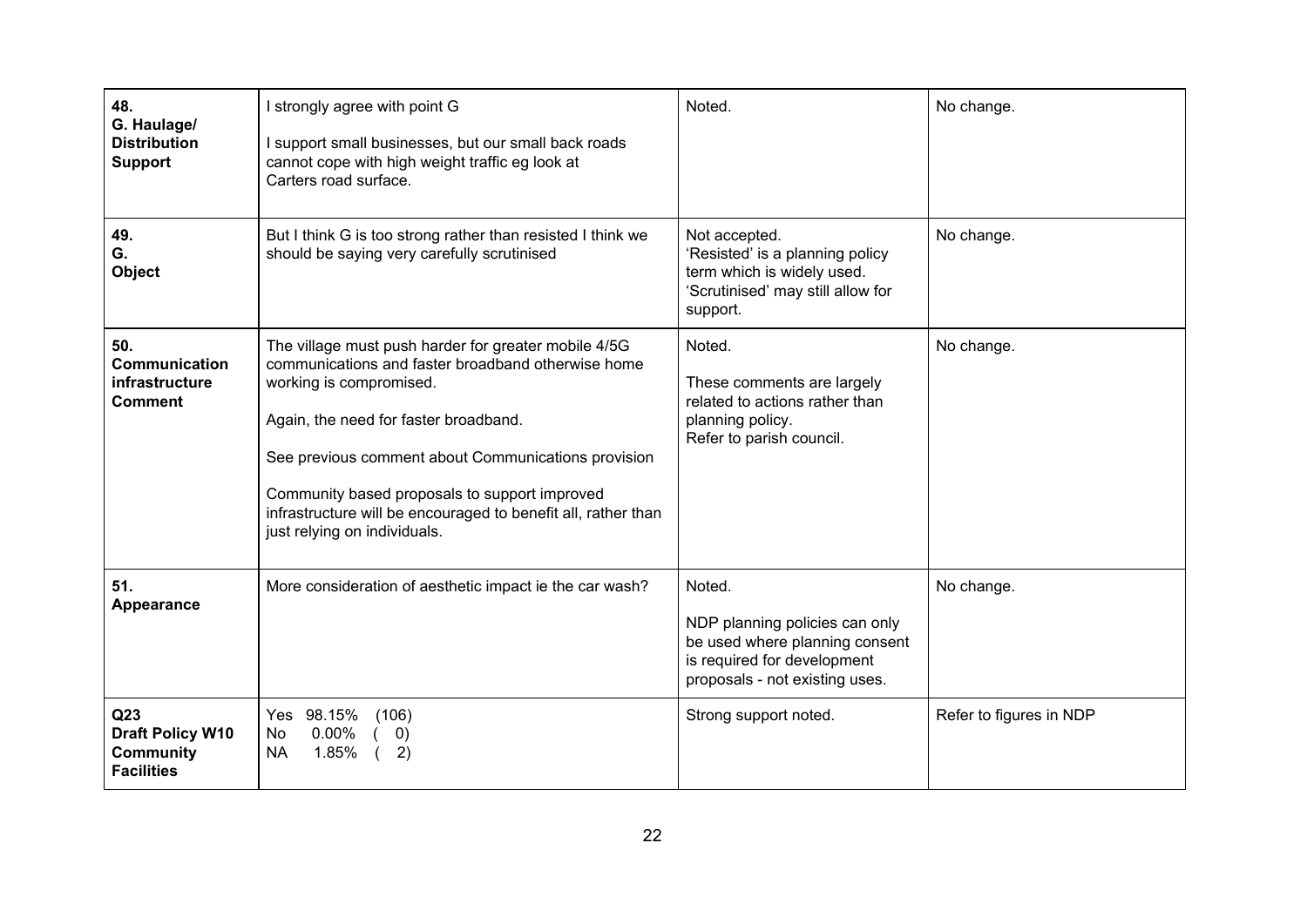| Q24 Comments<br><b>On W10</b>                 |                                                                                                                                                                                                                                                                                                                                                                                                                  |                                                                                                                                                                                                                                                                                                                                                                                                                                        |                                                                                                               |
|-----------------------------------------------|------------------------------------------------------------------------------------------------------------------------------------------------------------------------------------------------------------------------------------------------------------------------------------------------------------------------------------------------------------------------------------------------------------------|----------------------------------------------------------------------------------------------------------------------------------------------------------------------------------------------------------------------------------------------------------------------------------------------------------------------------------------------------------------------------------------------------------------------------------------|---------------------------------------------------------------------------------------------------------------|
| 52.<br><b>Support</b>                         | I strongly agree with protecting these existing recreational<br>facilities at all costs.                                                                                                                                                                                                                                                                                                                         | Noted.                                                                                                                                                                                                                                                                                                                                                                                                                                 | No change.                                                                                                    |
| 53.<br><b>Comments /</b><br><b>Objections</b> | This is an area of concern to me, on the surface the<br>number of facilities looks good in practise none of them<br>are fully viable due to the demographic and size of the<br>village.<br>This seems satisfactory (underlined) but I do question the<br>wisdom of the extension to the excellent children's playing<br>field. Has this been justified by its use? The drainage<br>problem was poorly conceived. | Not accepted.<br>It is important to protect local<br>community facilities for the benefit<br>of existing and future residents.<br>The policy supports social<br>aspects of sustainable<br>development and the purpose of<br>the planning system is to<br>contribute to the achievement of<br>sustainable development as set<br>out in the NPPF.<br>Details such as drainage can be<br>addressed as and when<br>proposals come forward. | No change.                                                                                                    |
| 54.<br><b>Village Pond</b>                    | I hope the pond will be included as it is an amenity for<br>education and continuing interest in nature.<br>Need to add 'The Pond' in Lower St<br>Not sure if the pond should be included as a village<br>facility?                                                                                                                                                                                              | Noted.<br>This policy is for buildings and<br>recreational facilities. However it<br>may be appropriate to include a<br>reference to the pond in Policy<br>W <sub>4</sub> D                                                                                                                                                                                                                                                            | Amend Policy W4 D.<br>Add further text at end of first<br>sentence: 'as well as the pond on<br>Lower Street'. |
| 55.<br><b>General/Other</b>                   | Due to the sad state of our church maybe extra<br>consideration should be given to it, if not on religious<br>grounds, on historical.                                                                                                                                                                                                                                                                            | Noted.<br>The church is a Listed building                                                                                                                                                                                                                                                                                                                                                                                              | No change.                                                                                                    |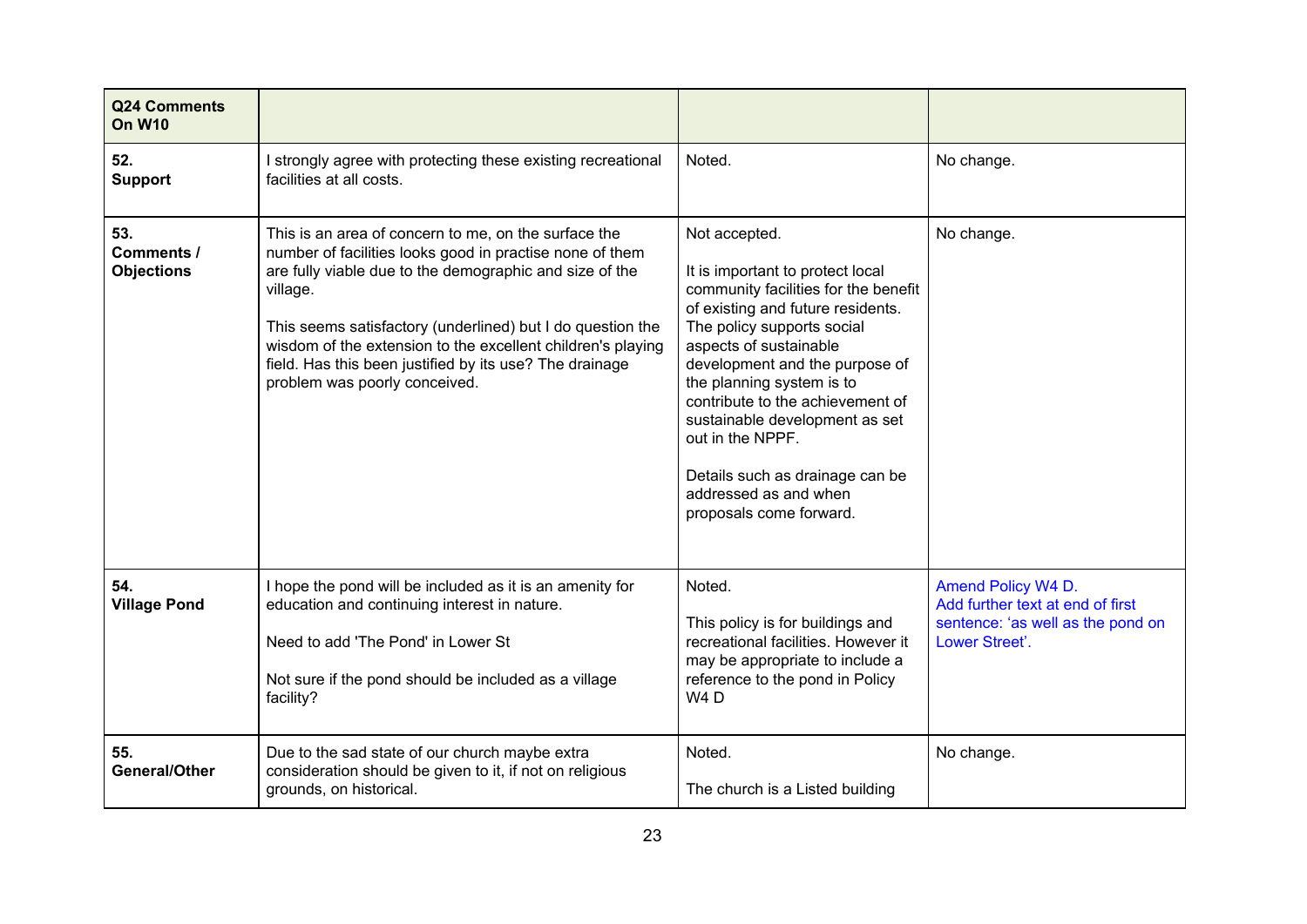|                                                           |                                                                                                                                                                                                                                                                                                                                                                                              | and therefore has protection in<br>planning terms. Its continued use<br>as a religious facility is a matter<br>for the church authorities.                                 |                         |
|-----------------------------------------------------------|----------------------------------------------------------------------------------------------------------------------------------------------------------------------------------------------------------------------------------------------------------------------------------------------------------------------------------------------------------------------------------------------|----------------------------------------------------------------------------------------------------------------------------------------------------------------------------|-------------------------|
| 56.<br><b>General comment</b>                             | Need public transport and shop for basic items<br>Perhaps think about imposing a covenant on developers to<br>provide a 'permanent' bus/travel service into town for<br>those living in the village but who do not have transport or<br>are able to Drs/hospital etc.                                                                                                                        | Noted.<br>Unfortunately, the NDP cannot<br>require developers to contribute<br>to public transport but this may be<br>addressed through CIL or<br>developer contributions. | No change.              |
| 57.<br><b>General comment</b>                             | It would be good to include some form of risk assessment<br>of a new development in terms of the use being made e.g.<br>around the playing field where young children may at<br>times play alone. e.g. avoiding traffic and secluded<br>corners.                                                                                                                                             | Noted.<br>Detailed matters such as health<br>and safety will be addressed<br>through the development<br>management process.                                                | No change.              |
| Q <sub>25</sub><br>Generally<br><b>Supportive of Plan</b> | Yes 94.44%<br>(102)<br>$0.00\%$<br>No.<br>(0)<br>5.56%<br><b>NA</b><br>(6)                                                                                                                                                                                                                                                                                                                   | Strong support noted.                                                                                                                                                      | Refer to figures in NDP |
| Q26 Comments on<br>NDP as a whole                         |                                                                                                                                                                                                                                                                                                                                                                                              |                                                                                                                                                                            |                         |
| 58.<br><b>General Support</b>                             | An excellent first draft plan. Obviously a huge amount of<br>work and progress has been made. Must be very close to<br>the finished article.<br>Well done. A very good job by all concerned.<br>I feel the First Draft Plan is extremely well thought out and<br>comprehensive. It certainly covers all of the points (and<br>more!) that I would wish to be included in such a<br>document. | Noted.                                                                                                                                                                     | No change.              |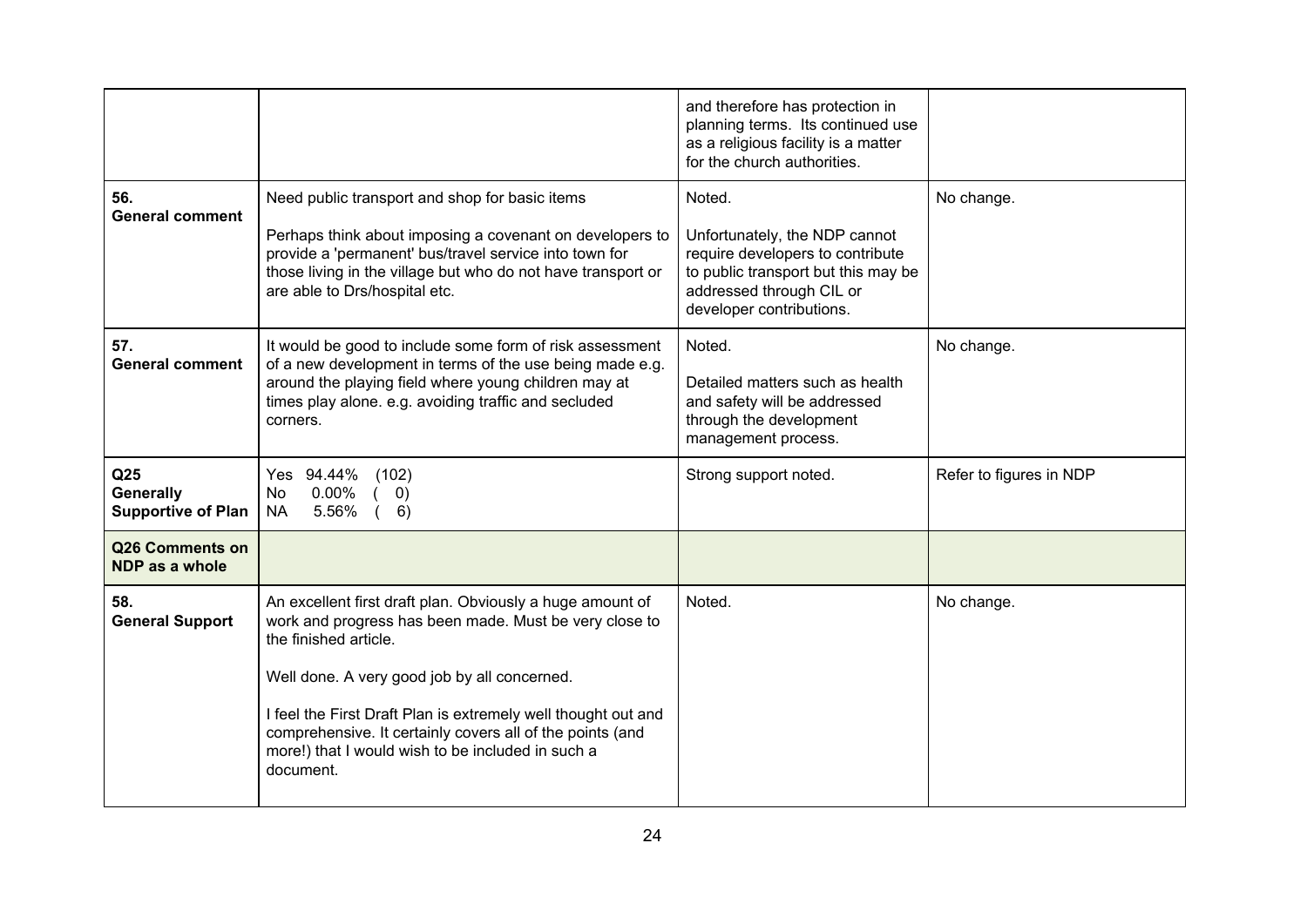| Carry on with the good work. A very good job you are<br>making of it.                                                                                  |  |
|--------------------------------------------------------------------------------------------------------------------------------------------------------|--|
| Absolutely. Nothing to improve in my opinion. I would<br>though like to thank everyone involved for creating this<br>excellent and important N.D.P.    |  |
| I fully support the Draft Plan. Policy proposals are<br>comprehensive and sensible.                                                                    |  |
| No really. Great job so far.                                                                                                                           |  |
| Thank you for all the hard work you have put in.                                                                                                       |  |
| I am very happy with the Plan and appreciate the work that<br>has gone into preparing it so well.                                                      |  |
| No. Generally I think it is an excellent document and<br>thanks should be given to all those who have put a<br>lot of time into the document           |  |
| Big thank-you to everyone who has been working on this,<br>it's been a fascinating read and I really appreciate all that<br>has been done.             |  |
| I support everything our committee is doing to produce a<br>Neighbourhood plan that will protect and enhance our<br>village in the future              |  |
| I think you guys and Gals have done a great Job!                                                                                                       |  |
| A great job by the Steering Committee and an impressive<br>document on and about Willoughby which will serve as a<br>reference for many years to come. |  |
| Keep a sense of village community in mind when<br>considering any future changes. Well done to all involved<br>in this process so far.                 |  |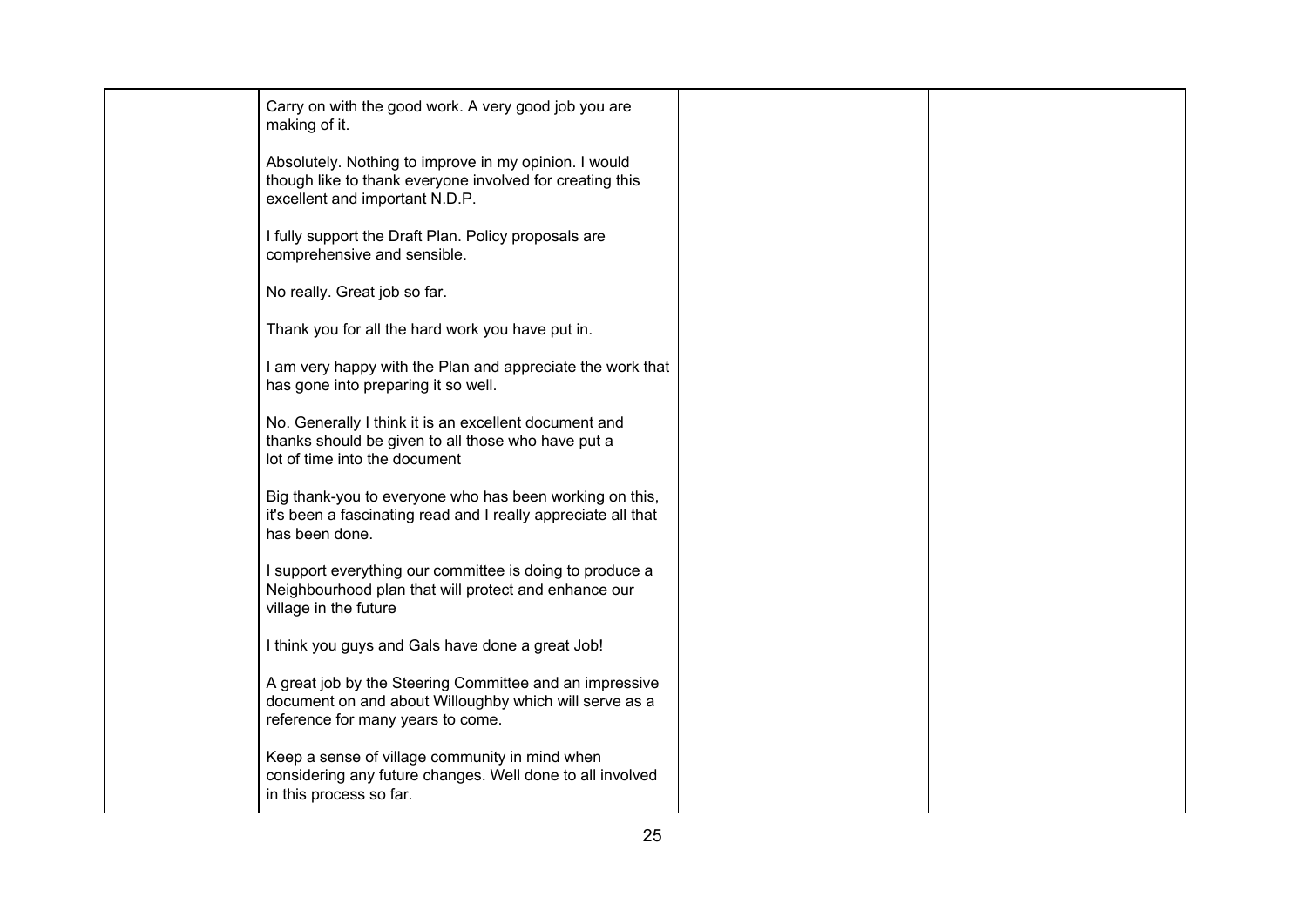|                          | I do support the first Draft Plan in the main but I do feel<br>there should be more housing for young people. I do<br>happen to be the oldest person in the village and therefore<br>I feel that younger people have more right to planning<br>ideas. (Signed)<br>We are in overall agreement with the plan. Feel<br>importance should be given to ditches in the area which<br>are mostly badly maintained. Also public footpaths of<br>which several are almost impassable and at least one<br>seems to have disappeared.<br>I particularly agree with extending existing footpaths - and<br>would add re-opening ancient ones (underlined) so that<br>other people can walk more often and more easily to<br>neighbouring amenities and communities. This would<br>greatly enhance quality of life (Signed) |                                                                                                                                                                                                           |            |
|--------------------------|----------------------------------------------------------------------------------------------------------------------------------------------------------------------------------------------------------------------------------------------------------------------------------------------------------------------------------------------------------------------------------------------------------------------------------------------------------------------------------------------------------------------------------------------------------------------------------------------------------------------------------------------------------------------------------------------------------------------------------------------------------------------------------------------------------------|-----------------------------------------------------------------------------------------------------------------------------------------------------------------------------------------------------------|------------|
| 59.<br><b>Ambivalent</b> | The Draft Plan should work as long as it is not too strict in<br>allowing future house building<br>Needs to be a little more adventurous  greater<br>improvement can be achieved through careful thought and<br>implementation.                                                                                                                                                                                                                                                                                                                                                                                                                                                                                                                                                                                | Noted.<br>The NDP is a planning policy<br>document and encourages and<br>supports development which<br>contributes to improvements in<br>Willoughby parish in a range of<br>ways.                         | No change. |
| 60.<br><b>Traffic</b>    | I don't read any specific reference to safe traffic movement<br>through the village there's a disaster waiting to happen<br>here. 20's PLENTY - how might we achieve this (Signed).<br>The narrowest part of Main St adjacent to no 5 WBC<br>should be widened to incorporate the existing grass verge<br>which is used as a road anyway! WELL DONE!                                                                                                                                                                                                                                                                                                                                                                                                                                                           | Not accepted.<br>Traffic management issues are<br>not planning policy matters but<br>such issues are addressed in<br>other parish council activity - see<br>link in Section 6. of the First Draft<br>NDP. | No change. |